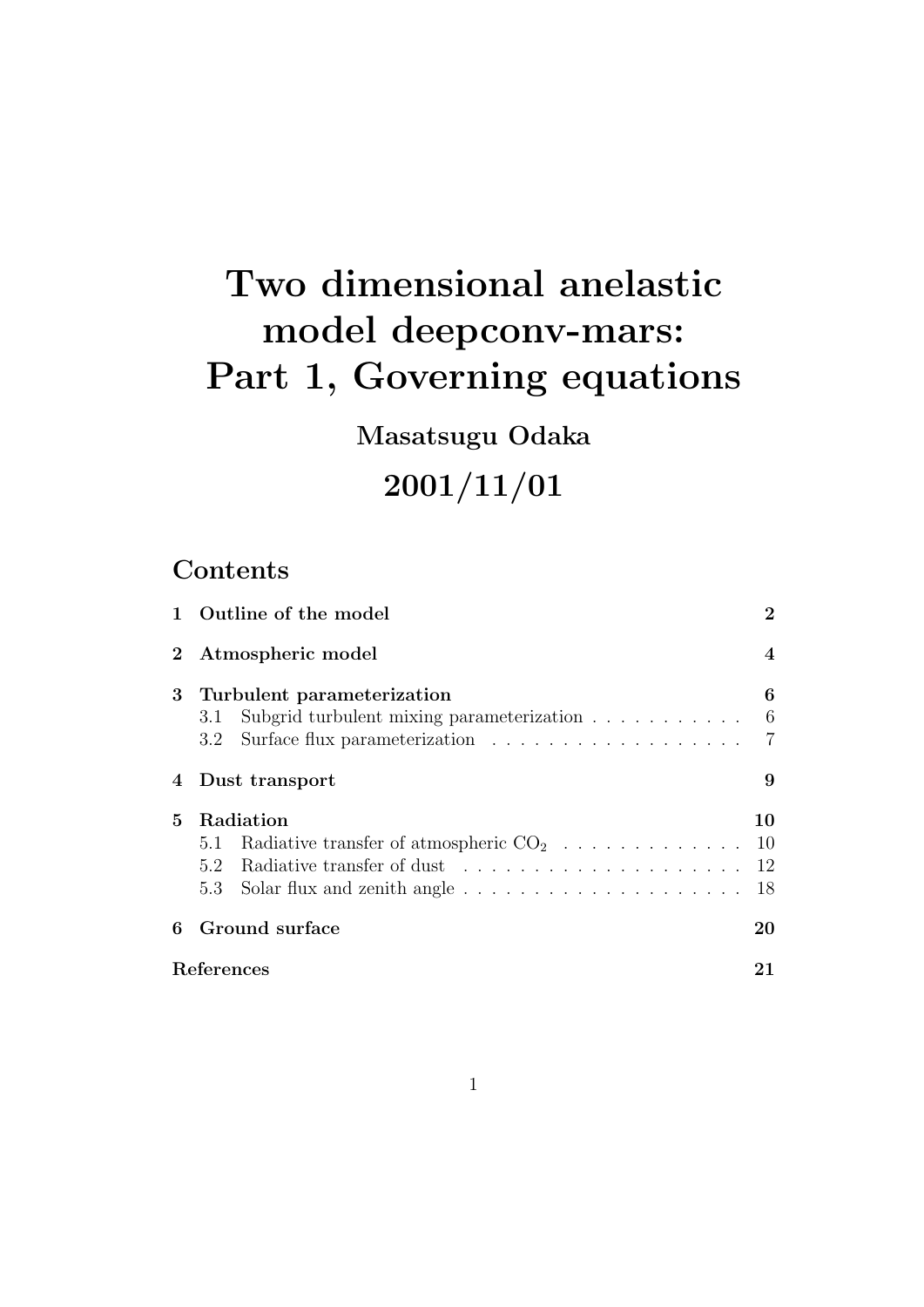## **1 Outline of the model**

The 2D model system consists of the atmosphere and the grand surface. The model atmosphere is composed of ideal gas. The atmospheric constituent is assumed to  $CO<sub>2</sub>$  only and its condensation and sublimation are not considered. The values of soil density, thermal conductivity and specific heat are constant each other. The surface topography is not considered.

- **Atmospheric model** The governing equation of model atmospheric dynamics is the 2D anelastic system (Ogura and Phillips, 1962).
- **Turbulent parametarization** The subgrid turbulent mixingis evaluated by the formula of Klemp and Wilhelmson (1978). The value of turbulent diffusion coefficient for heat is equal to that for momentum.
- **Surface flux** The surface momentum and heat fluxes are given by the bulk formulae, where the bulk coefficients depend on static stability and vertical wind shear ( Louis, 1979). The bulk coefficient for heat transport has same value of that for momentum. The roughness length for the bulk coefficients is 1 cm ( Sutton *et al.*, 1978).
- **Dust transport** The spatial distribution of dust is calculated by advection diffusion equation which considers gravitational settling of dust. The representation of dust terminal velocity follows Conrath (1975). The radius of dust particle is constant value  $(0.4 \mu \text{ m})$ . The value of dust flux from the surface is constant.
- **Radiation** The radiative transfer of  $CO<sub>2</sub>$  atmosphere is calculated by a Goody narrow band model which considers  $15 \mu m$  band in infrared wavelength and 4.3, 2.7, 2.0  $\mu$ m band in near infrared wavelength. The values of absorption line intensities and widths in each band are same as those of Houghton (1986).

The radiative transfer of dust is calculated by *δ*-Eddington approximation model which considers two bands in infrared wavelength region  $(5-11.6, 20-200 \mu m)$  and one band in solar wavelength region  $(0.1-5$  $\mu$ m). The values of band width and optical parameters of dust (extinction efficiency, single scattering albedo, asymmetry factor) in each band are same as those of Forget *et al.* (1999) except in 11.6-20  $\mu$ m band which is not considered in our model.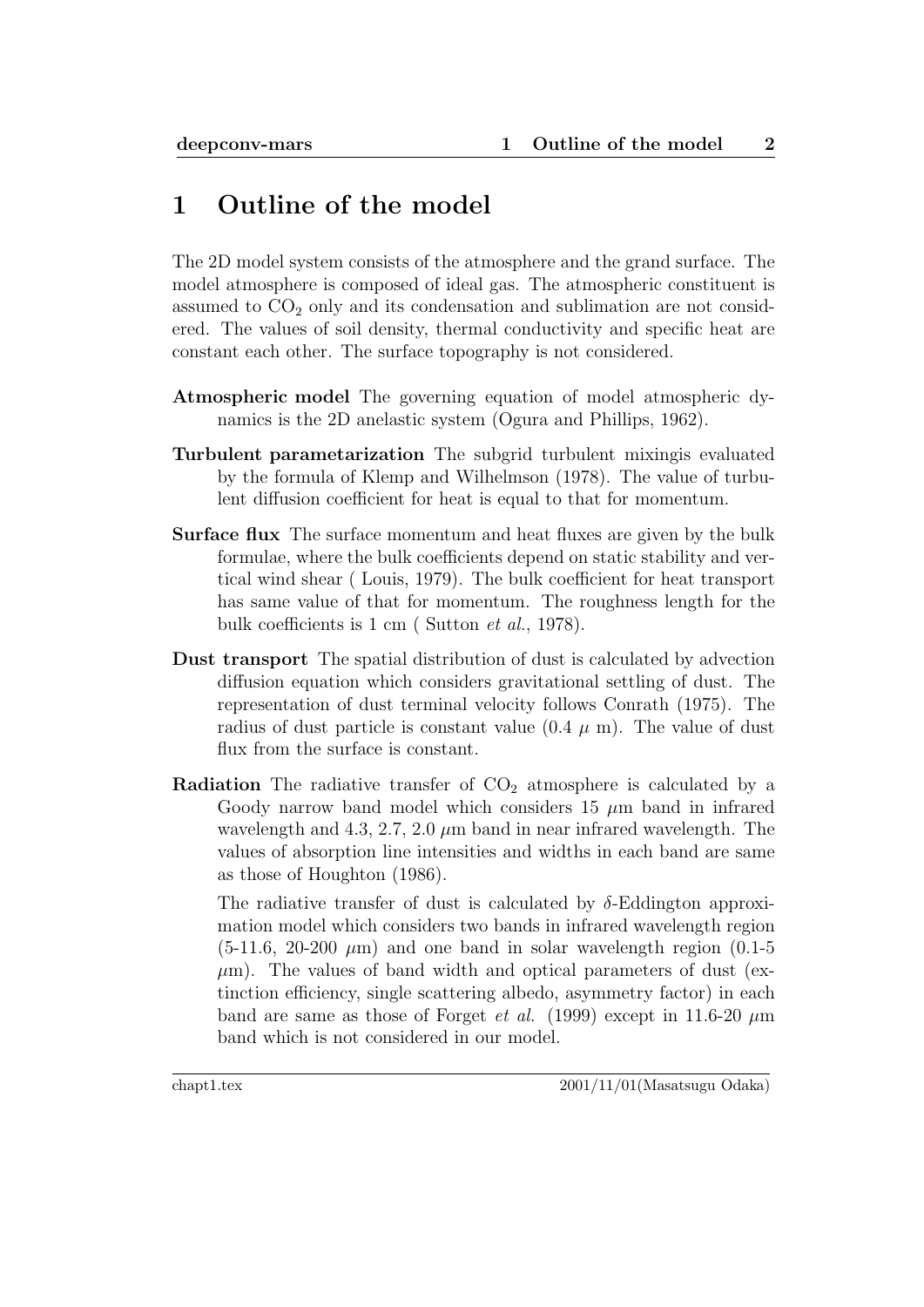**Ground surface** The ground temperature is calculated by 1D thermal conduction equation. The values of soil density, thermal conductivity and specific heat are same as those of Kieffer *et al.* (1977) standard model.

chapt1.tex 2001/11/01(Masatsugu Odaka)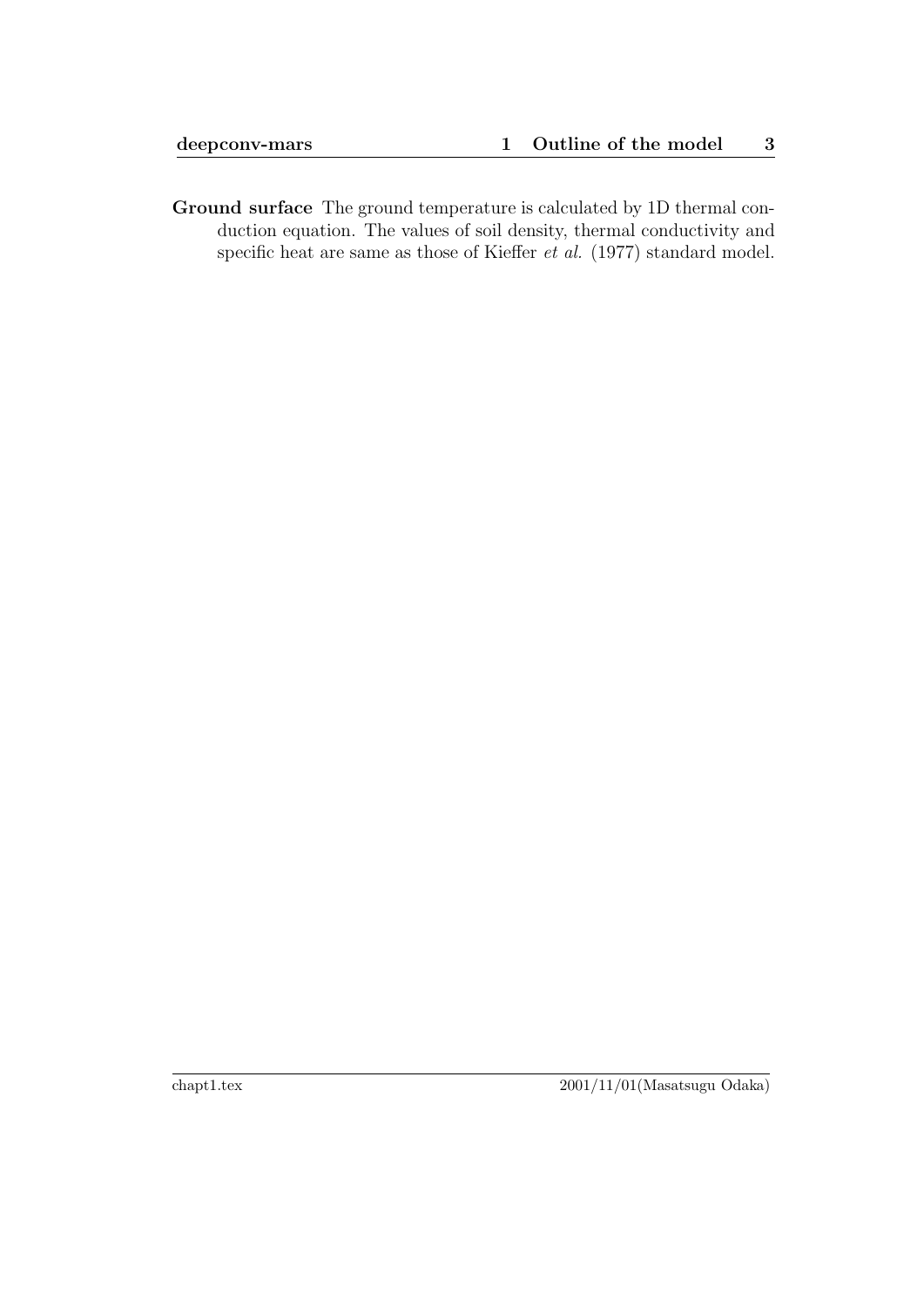## **2 Atmospheric model**

The governing equation of model atmospheric dynamics is the 2D anelastic system (Ogura and Phillips, 1962).

$$
\frac{du}{dt} - fv = -c_p \Theta_0 \frac{\partial \pi}{\partial x} + D(u),\tag{1}
$$

$$
\frac{dv}{dt} + fu = D(v),\tag{2}
$$

$$
\frac{dw}{dt} = -c_p \Theta_0 \frac{\partial \pi}{\partial z} + g \frac{\theta}{\Theta_0} + D(w),\tag{3}
$$

$$
\frac{\partial(\rho_0 u)}{\partial x} + \frac{\partial(\rho_0 w)}{\partial z} = 0,\tag{4}
$$

$$
\begin{aligned}\n\frac{d\theta}{dt} + w \frac{\partial \Theta_0}{\partial z} &= \frac{\Theta_0}{T_0} (Q_{rad} + Q_{dis}) + D(\theta + \Theta_0), \\
\frac{d}{dt} &= \frac{\partial}{\partial t} + u \frac{\partial}{\partial x} + w \frac{\partial}{\partial z}.\n\end{aligned} \tag{5}
$$

(1), (2), (3) are the horizontal and vertical component of equation of motion, respectively. (4) is the continuity equation and (5) is the thermodynamic equation. *x, y, z, t* are horizontal, vertical and time coordinate, respectively. *u, v* are horizontal and vertical velocity, and  $\theta$ ,  $\pi$  are potential temperature and nondimensional pressure function deviation from those of basic state, respectively.  $\rho_0$ ,  $\Theta_0$ ,  $T_0$  are density, potential temperature and temperature in basic state.  $g$  is gravitational acceleration whose value is equal to  $3.72$ msec*−*<sup>2</sup> . *Qrad* is radiative heating (cooling) rate per unit mass which is calculated by convergence of the radiative heat flux. *Qdis* is heating rate per unit mass owing to dissipation of turbulent kinetic energy, which is given by turbulent parameterization.

*D*(*·*) term in equation (1)∼(5)represents the turbulent diffusion owing to subgrid scale turbulent mixing.

$$
D(\cdot) = \frac{\partial}{\partial x} \left[ K \frac{\partial(\cdot)}{\partial x} \right] + \frac{1}{\rho_0} \frac{\partial}{\partial z} \left[ \rho_0 K \frac{\partial(\cdot)}{\partial z} \right].
$$
 (6)

*K* is turbulent diffusion coefficient which is calculated by (10) and (11).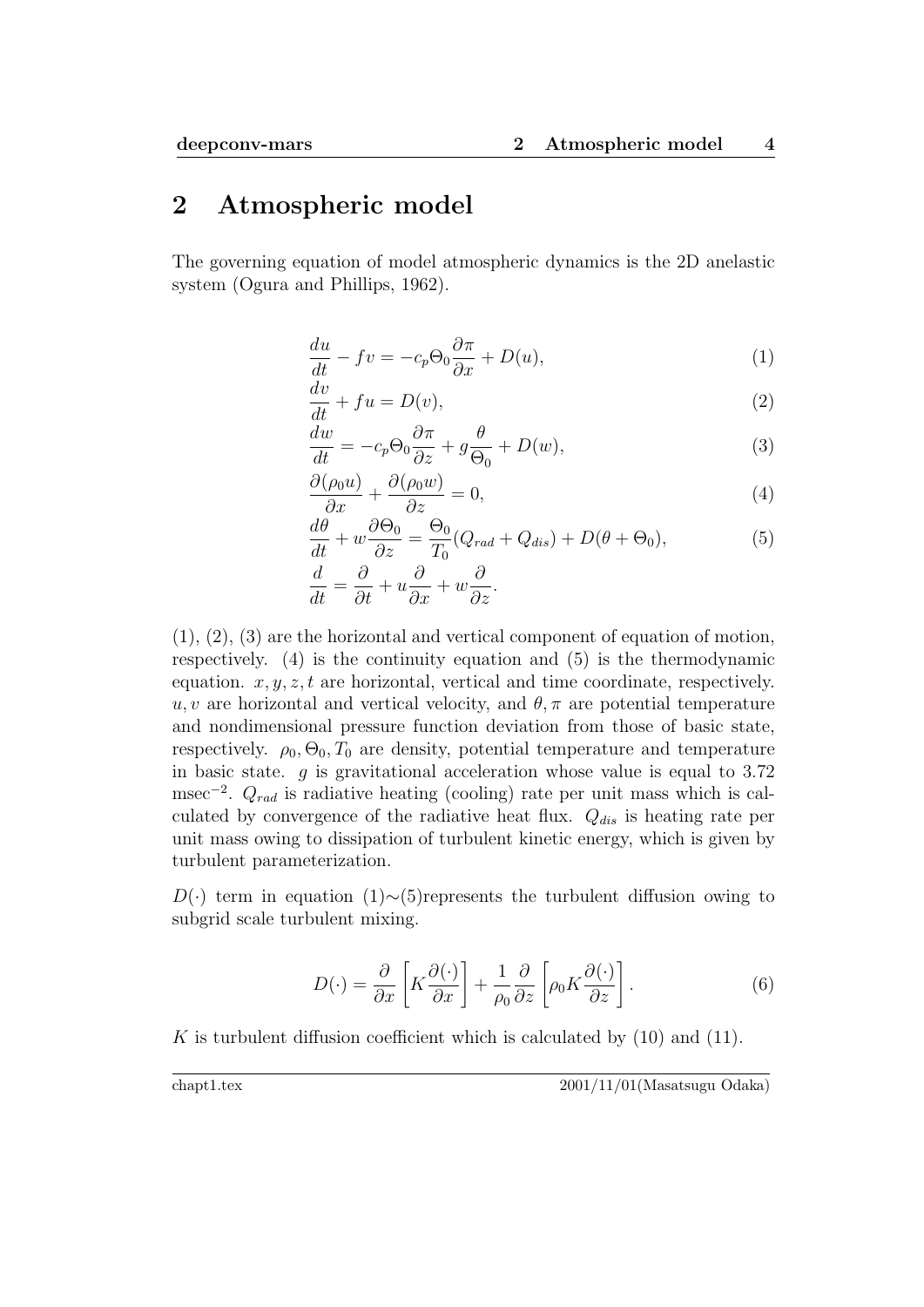The nondimensional pressure function and potential temperature are defined as follows.

$$
\Pi \equiv \left(\frac{p}{P_{00}}\right)^{\kappa} = \Pi_0 + \pi, \quad \Pi_0 = \left(\frac{P_0}{P_{00}}\right)^{\kappa}
$$

$$
\Theta \equiv T\Pi^{-1} = \Theta_0 + \theta, \quad \Theta_0 = T_0\Pi_0^{-1}
$$

where  $p$  and  $P_0$  are pressure and basic state pressure,  $P_{00}$  is reference pressure  $(= 7 \text{ hPa})$ ,  $\kappa = R/c_p$ ,  $c_p$  is specific heat of constant pressure per unit mass and *R* is atmospheric gas constant per unit mass. The basic state atmospheric structure is calculated by using the hydrostatic equation as follows.

$$
\frac{dP_0}{dz} = -\rho_0 g,\t\t(7)
$$

$$
P_0 = \rho_0 RT_0. \tag{8}
$$

The deviation of nondimensional pressure function is calculated by using the following equation which is derived from (1)*∼*(4).

$$
c_p \Theta_0 \left[ \rho_0 \frac{\partial^2 \pi}{\partial x^2} + \frac{\partial}{\partial z} \left( \rho_0 \frac{\partial \pi}{\partial z} \right) \right] = \frac{g}{\Theta_0} \frac{\partial (\rho_0 \theta)}{\partial z} - \frac{\partial}{\partial x} \left[ \rho_0 \left( u \frac{\partial u}{\partial x} + w \frac{\partial u}{\partial z} - D(u) \right) \right] - \frac{\partial}{\partial z} \left[ \rho_0 \left( u \frac{\partial u}{\partial x} + w \frac{\partial u}{\partial z} - D(w) \right) \right]. (9)
$$

#### **Boundary conditions**

The model horizontal boundary is cyclic. The vertical wind velocity is set to be 0 at the surface and upper boundary.

### **Parameters**

chapt1.tex 2001/11/01(Masatsugu Odaka)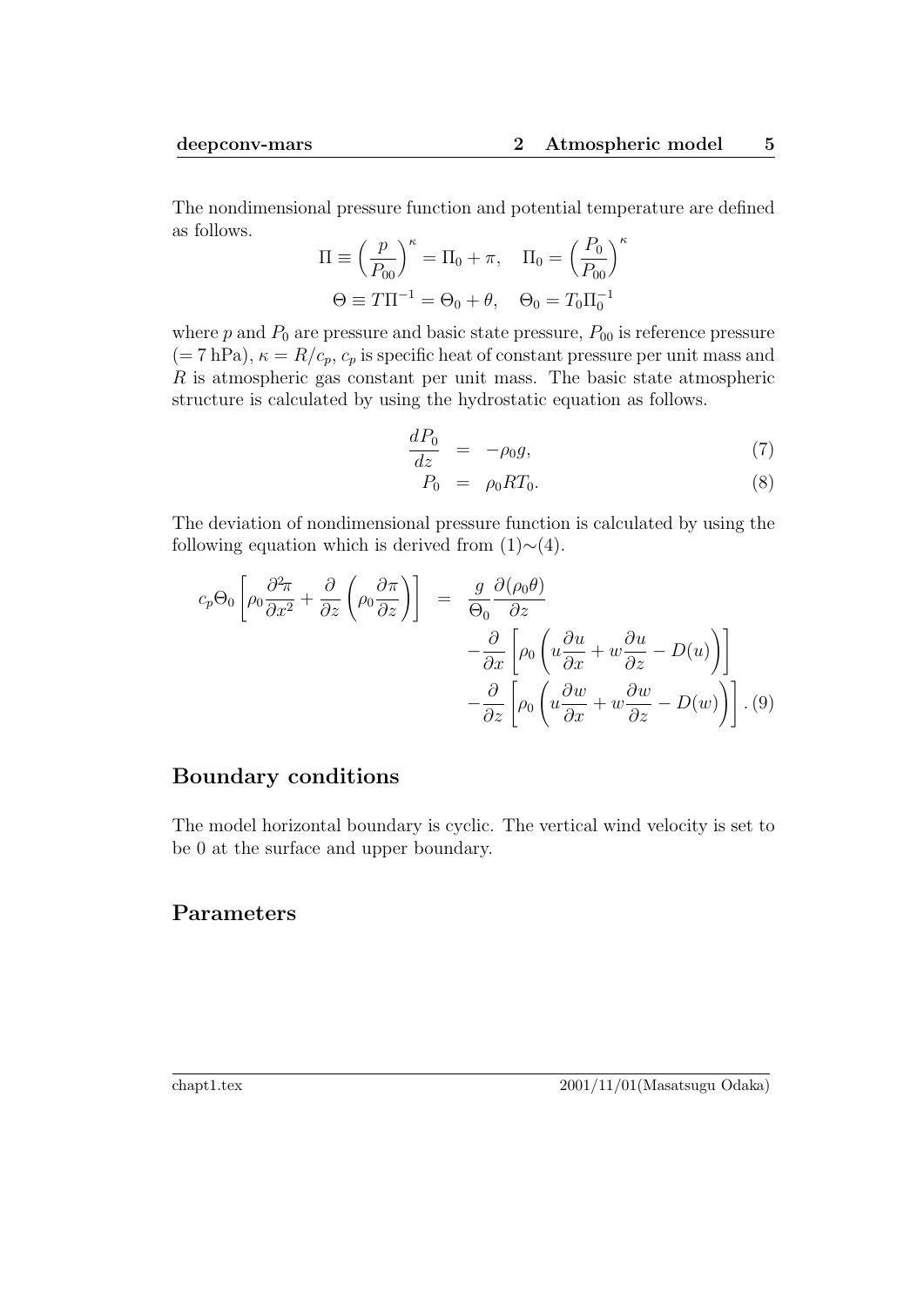| Parameters | Standard Values                         | Note           |
|------------|-----------------------------------------|----------------|
|            | $0 \text{ sec}^{-1}$                    |                |
|            | $3.72$ msec <sup>-2</sup>               |                |
| $P_{00}$   | 7 hPa                                   |                |
| $c_p$      | 734.9 J $\text{kg}^{-1}\text{K}^{-1}$   | Value of $CO2$ |
|            | 189.0 Jkg <sup>-1</sup> K <sup>-1</sup> | Value of $CO2$ |

Table 1: Parameters of atmospheric model

## **3 Turbulent parameterization**

#### **3.1 Subgrid turbulent mixing parameterization**

The turbulent diffusion coefficient is evaluated by the formula of Klemp and Wilhelmson (1978), where the turbulent diffusion is proportional to square root of turbulent kinetic energy  $\varepsilon$ . The value of turbulent diffusion coefficient for heat is equal to that for momentum. The diagnostic equation of turbulent kinetic energy is as follows.

$$
\frac{d\varepsilon}{dt} = BP + SP + D(\varepsilon) - \frac{C_{\epsilon}}{l} \varepsilon^{3/2},\tag{10}
$$

$$
K = C_m \sqrt{\varepsilon} l. \tag{11}
$$

 $C_{\epsilon} = C_m = 0.2$ . *BP* and *SP* are generation terms of the turbulent kinetic energy associated with buoyancy force and wind shear, respectively.

$$
BP = -\frac{g}{\Theta_0} K \frac{\partial (\theta + \Theta_0)}{\partial z},\tag{12}
$$

$$
SP = 2K \left[ \left( \frac{\partial u}{\partial x} \right)^2 + \left( \frac{\partial w}{\partial z} \right)^2 \right] + \frac{2}{3} \varepsilon \left( \frac{\partial u}{\partial z} + \frac{\partial w}{\partial x} \right) + K \left( \frac{\partial u}{\partial z} + \frac{\partial w}{\partial x} \right)^2 (13)
$$

where *l* is the mixing length which is the smaller value of either vertical grid interval or altitude.

$$
l = \max(\Delta z, z).
$$

chapt1.tex 2001/11/01(Masatsugu Odaka)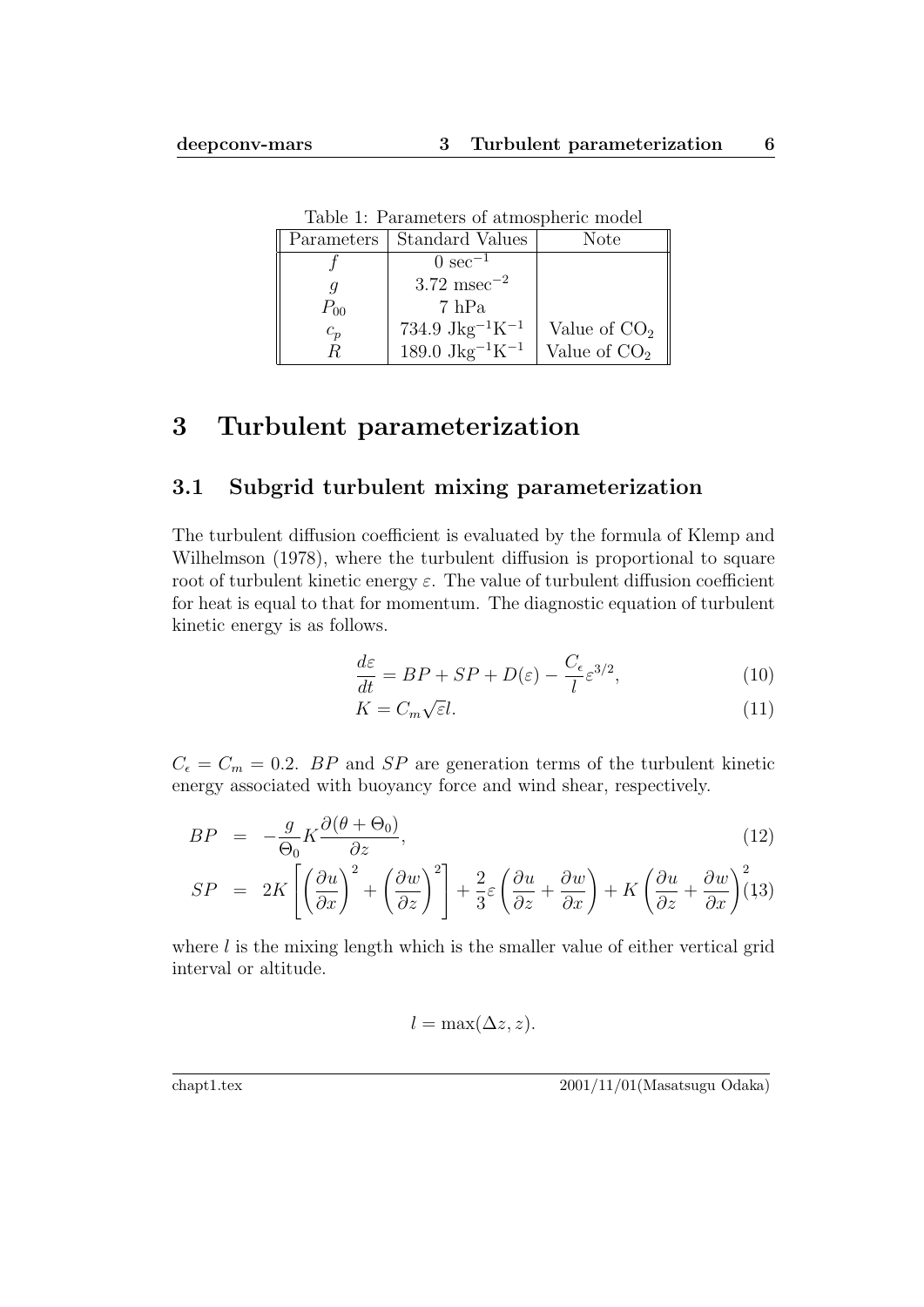The last term in left hand side of (10)represents the dissipation rate of turbulent kinetic energy. By using this term, *Qdis* in equation (5)is given as follows.

$$
Q_{dis} = \frac{C_{\epsilon}}{lc_p} \varepsilon^{3/2}.
$$
\n(14)

#### **3.2 Surface flux parameterization**

The surface momentum and heat fluxes are given by the bulk formulae, where the bulk coefficients depend on static stability and vertical wind shear (Louis, 1979). The bulk coefficient for heat transport has same value of that for momentum.

$$
F_u = -\rho_0 C_D |u_{z=z1}| u_{z=z_1}, \tag{15}
$$

$$
F_{\theta} = \rho_0 C_D |u_{z=z1}| (T_{sfc} - T_{z=z1}). \tag{16}
$$

 $u_{z=z1}, T_{z=z1}$  are the horizontal wind and temperature at the lowest level of the model atmosphere  $z_1$ .  $T_{sfc}$  is the surface temperature. The bulk coefficient *C<sup>D</sup>* is calculated as follows.

$$
C_D = \begin{cases} C_{Dn} \left( 1 - \frac{a_{\text{R}}}{1 + c_{\text{R}}}|1/2} \right) & \text{for} \quad \text{Ri}_B < 0, \\ C_{Dn} \frac{1}{(1 + b_{\text{R}})^2} & \text{for} \quad \text{Ri}_B \ge 0, \end{cases} \tag{17}
$$

where,

$$
C_{Dn} = \left(\frac{k}{\ln(z_1/z_0)}\right)^2, \quad a = 2b = 9.4, \quad c = 0.74 \cdot ab \left(\frac{z_1}{z_0}\right)^{\frac{1}{2}},\tag{18}
$$

and *k* is the Karman constant (= 0.35),  $z_0$  is the roughness length. Ri<sub>B</sub> is the bulk Richardson number, which is given as follow.

$$
\text{Ri}_B \equiv \frac{gz_1(\Theta_{sfc} - \Theta_{z=z1})}{\overline{\Theta}_{z=z1}u_{z=z1}},\tag{19}
$$

where  $\Theta_{z=z1}, \overline{\Theta}_{z=z1}$  and are the potential temperature and that of horizontal mean value at the lowest level of model atmosphere.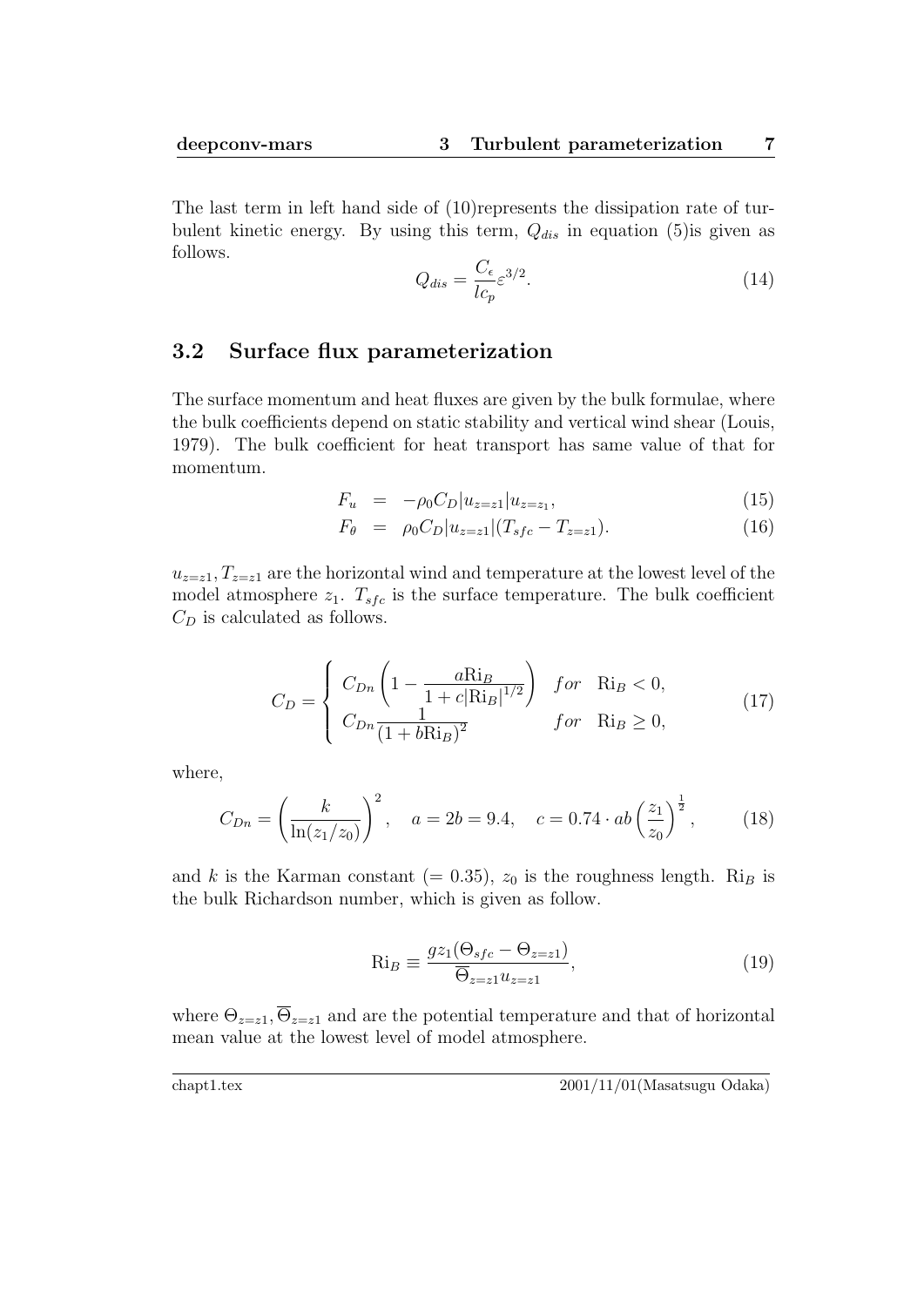## **Parameters**

Table 2: Parameters of surface flux parameterization

|       | Parameters Standard values | Note                                      |
|-------|----------------------------|-------------------------------------------|
|       | $0.35\,$                   |                                           |
| $z_0$ | 1 cm                       | Sutton <i>et al.</i> , (1978) $\parallel$ |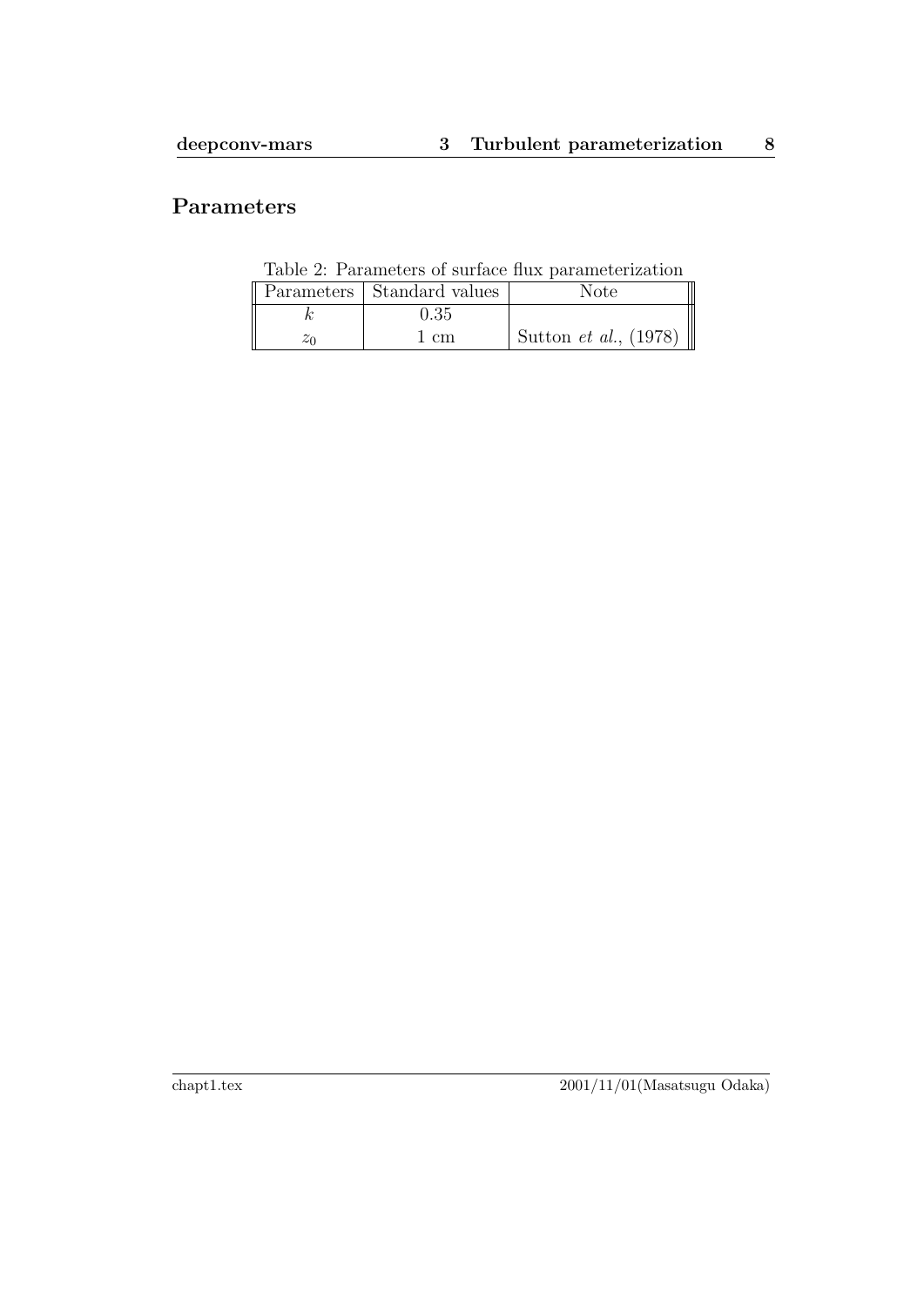## **4 Dust transport**

The spatial distribution of dust mass mixing ratio  $q$  is calculated by advection diffusion equation which considers gravitational settling of dust.

$$
\frac{dq}{dt} + \frac{1}{\rho_0} \frac{\partial}{\partial z} (\rho_0 W q) = D(q). \tag{20}
$$

The dust terminal velocity *W* is calculated as follows (Conrath, 1975).

$$
W = -\frac{4\rho_d gr^2}{18\eta} \left( 1 + 2\frac{\lambda_r}{r} \frac{p_r}{P_0} \right). \tag{21}
$$

 $\rho_d$  is the density of dust particle, *r* is the radius of dust particle, *η* is atmospheric viscosity,  $\lambda_r$  is the mean free path of atmospheric gas at  $p_r$ . The equation (21) is applied for each dust particle with different radius. However, the size distribution of dust is not considered here for simplicity and the radius of dust particle is supposed to be equal to the mode radius  $r_m$  of dust particle in equation (38)which is the size distribution function of dust.

It is supposed that the dust injection from the surface to atmosphere occurs when the surface stress  $\tau_m \equiv |F_u|$  exceeds some threshold value. The value of dust flux from the surface is constant.

#### **Parameters**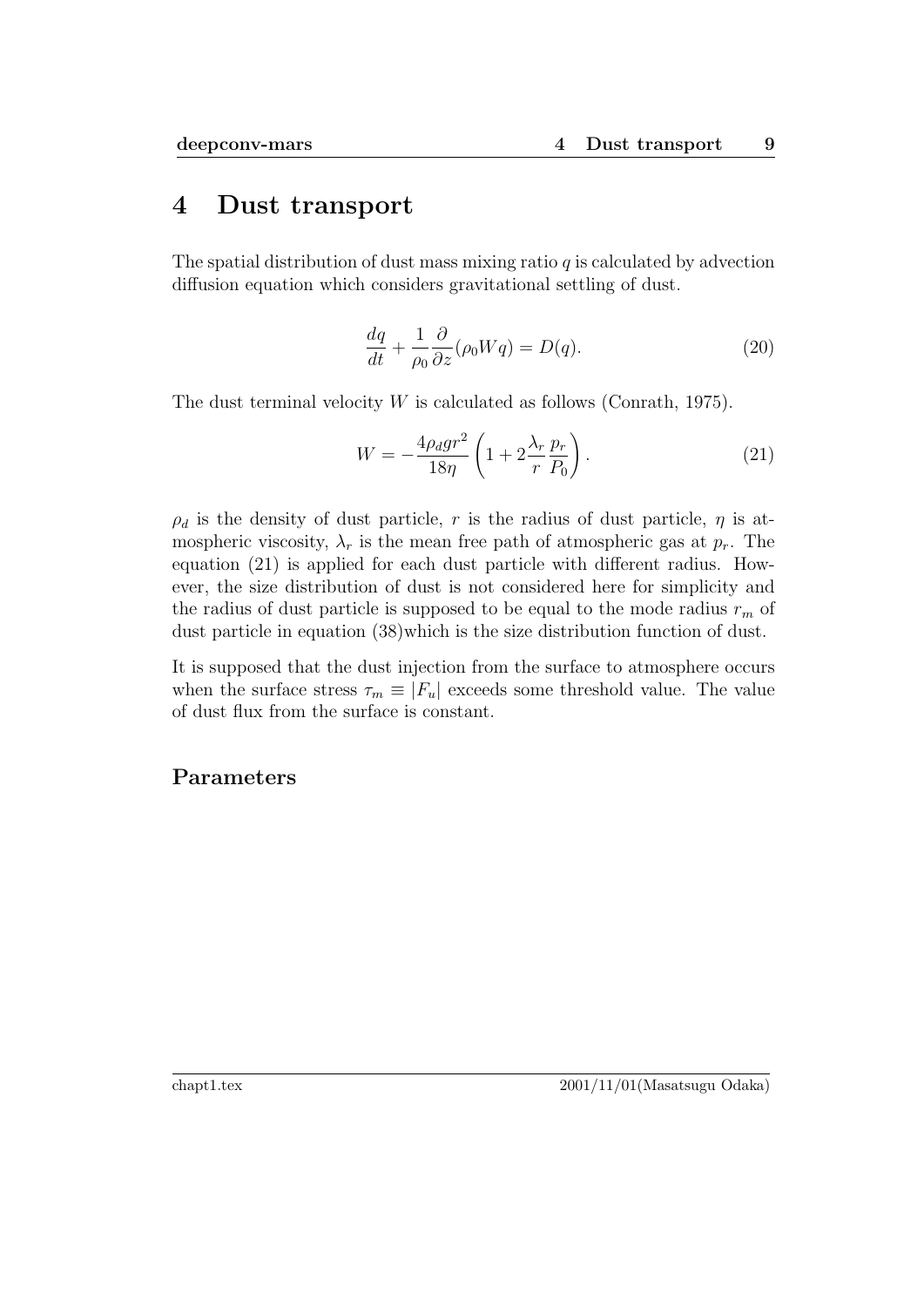| Parameters       | <b>Standard Values</b>                                   | Note                        |
|------------------|----------------------------------------------------------|-----------------------------|
| $\rho_d$         | $3000 \text{ kgm}^{-3}$                                  | Conrath $(1975)$            |
| $\eta$           | $1.5 \times 10^{-5}$ kgm <sup>-1</sup> sec <sup>-1</sup> |                             |
| $p_r$            | $25$ hPa                                                 |                             |
| $\lambda_r(p_r)$ | $2.2 \times 10^{-6}$ m                                   |                             |
| $r_m$            | $0.4 \mu m$                                              | Toon <i>et al.</i> $(1977)$ |
| $F_a$            | $3.7\times10^{-6}$ kgm <sup>-2</sup>                     | White $et \ al. (1997)$     |
|                  |                                                          | $(\tau_m \geq \tau_{mc})$   |
| $\tau_{mc}$      | $0.01$ Pa                                                |                             |

Table 3: Parameters of dust transport model

## **5 Radiation**

*Qrad* in equation (5) is given by convergence of net radiative heat flux which is calculated by using radiative transfer equation. We consider following radiation processes in this model; absorption of near infrared solar radiation (NIR), absorption and emission of infrared radiation associated with atmospheric  $CO<sub>2</sub>$ , absorption and scattering of solar radiation, and absorption and emission of infrared radiation associated with dust.

*Qrad* is represented as follows.

$$
Q_{rad} = Q_{rad,IR} + Q_{rad,NIR} + Q_{rad,dust,SR} + Q_{rad,dust,IR}.
$$
 (22)

 $Q_{rad,IR}$  and  $Q_{rad,NIR}$  are the infrared and near infrared radiative heating rate associated with  $CO_2$   $Q_{rad,dust,SR}$  and  $Q_{rad,dust,IR}$  are the solar and infrared radiative heating rate associated with dust. The governing equations to calculate these heating rate are described in following sections.

### **5.1 Radiative transfer of atmospheric CO**<sup>2</sup>

Both infrared and near infrared radiative flux associated with  $CO<sub>2</sub>$  are calculated by Goody narrow band model (c.f., Goody and Young, 1989). In calculating infrared radiative flux,  $CO<sub>2</sub> 15 \mu m$  band is only considered. The upward and downward infrared radiative flux  $F_{IR}^{\dagger}, F_{IR}^{\dagger}$  and the infrared ra-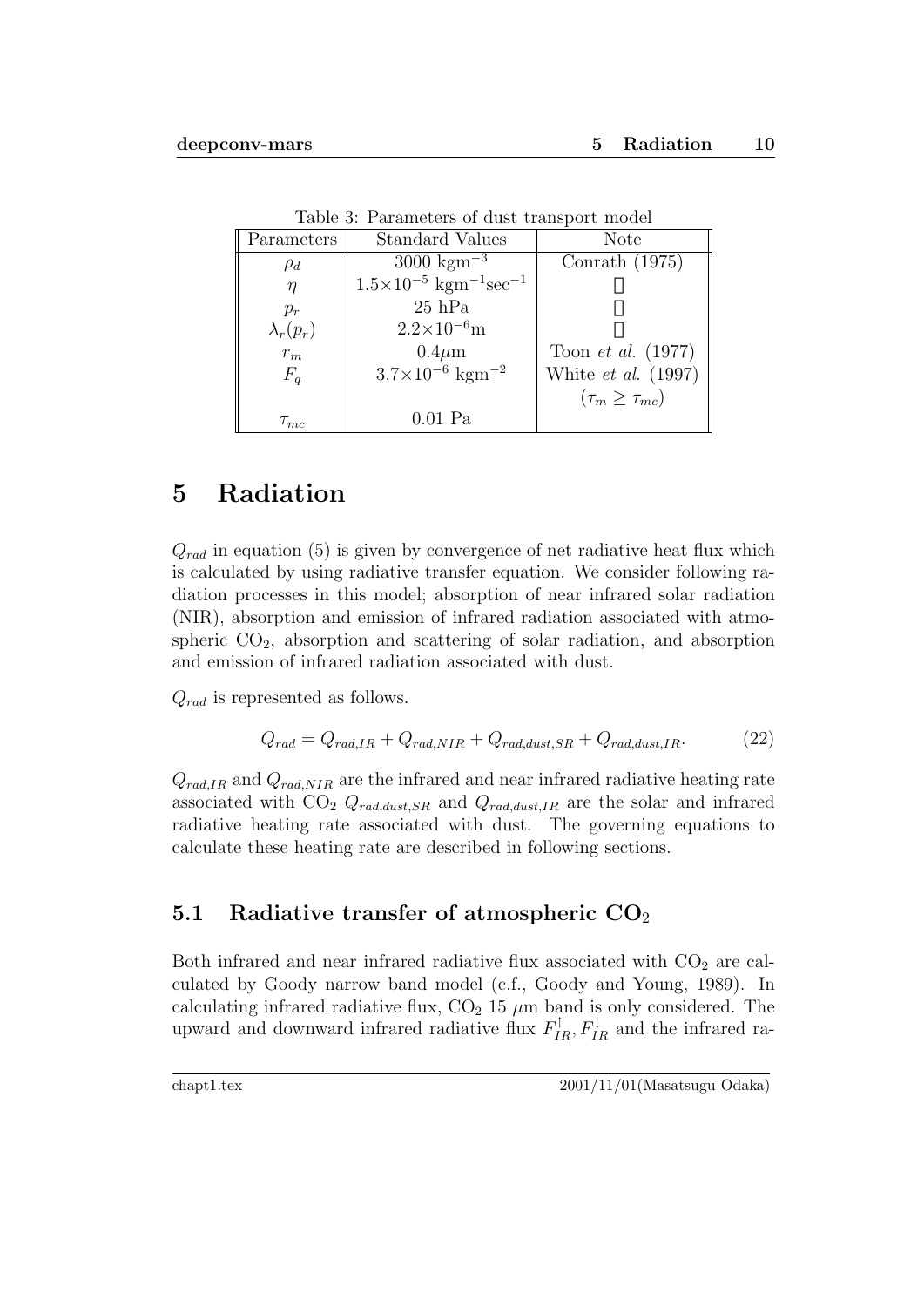diative heating rate per unit mass *Qrad,IR* are calculated as follows.

$$
F_{IR}^{\uparrow}(z) = \sum_{i} \Delta \nu_i \left\{ \pi B_{\nu_i, T}(z=0) \mathcal{T}_i(0, z) + \int_0^z \pi B_{\nu_i, T}(z') \frac{d \mathcal{T}_i(z, z')}{dz'} dz' \right\} 23)
$$

$$
F_{IR}^{\downarrow}(z) = \sum_{i} \Delta \nu_i \left\{ \int_z^{\infty} \pi B_{\nu_i, T}(z') \frac{d\mathcal{T}_i(z, z')}{dz'} dz' \right\},\tag{24}
$$

$$
Q_{rad,IR} = -\frac{1}{\rho_0 c_p} \frac{\partial}{\partial z} (F_{IR}^{\dagger}(z) - F_{IR}^{\dagger}(z)). \tag{25}
$$

 $\Delta \nu_i$  is the *i*th narrow band width and  $B_{\nu_i,T}$  is the Plank function which is represented as follows.

$$
B_{\nu_i,T} = \frac{2hc^2\nu_i^3}{e^{hc\nu_i/kT} - 1} = \frac{1.19 \times 10^{-8}\nu_i^3}{e^{1.4387\nu_i/T} - 1},\tag{26}
$$

where *h* is the Plank constant, *c* is speed of light, *k* is the Boltzmann constant, and *T* is temperature.  $\mathcal{T}_i(z, z')$  is the transmission function averaged over  $\Delta \nu_i$ around  $\nu_i$ .

$$
T_i(z, z') = \exp(-W_i/\Delta \nu_i), \quad W_i = \frac{s_i u(z, z')}{\sqrt{1 + s_i u(z, z')/\alpha_i^*}},
$$
  

$$
u(z, z') = \int_z^{z'} 1.67 \rho_0 dz, \quad \alpha_i^* = \alpha_i \overline{p}/p_0, \quad \overline{p} = \int_z^{z'} P_0 du/u.
$$

 $s_i$  is line strength,  $\alpha_i^*$  is square root of the product of line strength and line width and  $\alpha_i$  is the reference value of  $\alpha_i^*$ , *u* is effective path length, and  $p_0$ is reference pressure  $(= 1013$  hPa).

In calculating near infrared solar radiative flux,  $CO_2$  4.3  $\mu$ m, 2.7  $\mu$ m, and 2.0  $\mu$ m band are considered. The near infrared solar radiative flux  $F_{NIR}^{\downarrow}$  and *Qrad,NIR* are calculated as follows.

$$
F_{NIR}^{\downarrow}(z) = \sum_{i} \Delta \nu_i \left\{ S_{\nu_i} \mathcal{T}_i(\infty, z) \mu_0 \right\}, \tag{27}
$$

$$
Q_{rad,NIR} = \frac{1}{\rho_0} \frac{\partial F_{IR}^{\downarrow}(z)}{\partial z},\tag{28}
$$

where  $\mu_0 = \cos \zeta$ ,  $\zeta$  is the solar zenith angle, and  $S_{\nu_i}$  is the solar radiative flux per unit wave length at the top of atmosphere which is represented as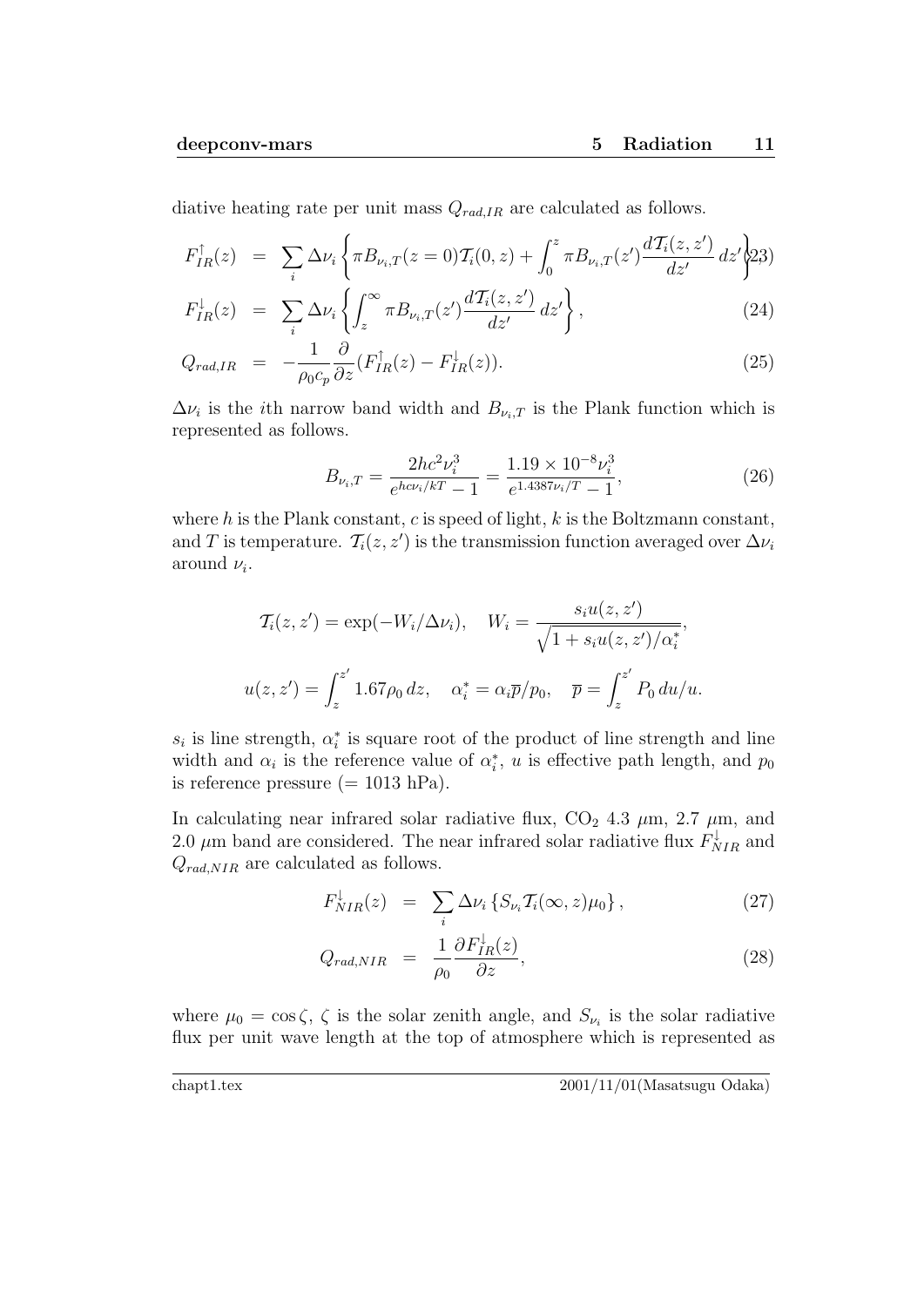follows.

$$
S_{\nu_i} = B_{\nu_i, T_{sol}} \left( \frac{F_s}{\sigma T_{sol}^4} \right), \tag{29}
$$

$$
F_s = I_0 \left(\frac{r_0}{r}\right)^2 \mu_0, \tag{30}
$$

where  $T_{sol}$  is the surface temperature of the sun (= 5760 K),  $\sigma$  is the Stefan-Boltzmann constant (=  $5.67 \times 10^{-8}$  Wm<sup>-2</sup>K<sup>-4</sup>), *I*<sub>0</sub> is solar constant on the mean radius of Mars orbit (=  $591 \text{ Wm}^{-2}$ ), *r* and  $r_0$  is the radius of Mars orbit and its mean value,  $F_s$  is solar radiative flux at the top of atmosphere.  $F_s$  is depend on season, latitude and local time. Detail descriptions of  $F_s$ and  $\cos \zeta$  are shown in Section 5.3.

The transmission function averaged over  $\Delta \nu_i$  in near infrared wavelength region is similar to that in infrared wavelength region except for the effective path length *u*.

$$
u(z, z') = \int_{z}^{z'} 1.67 \rho_0 \, dz / \mu_0,
$$

#### **Parameters**

The number of narrow band and its band width are similar to those of Savijärvi (1991a). The line strength and the square root of the product of line strength and line width are quoted from those at 220 K listed by Houghton (1986). These vaues are listed in Table 4 *∼* Table 7.

CO<sub>2</sub> 15  $\mu$ m band ranges from 500 cm<sup>-1</sup> to 900 cm<sup>-1</sup> and 4.3  $\mu$ m band ranges from 2200 cm<sup>−1</sup> to 2450 cm<sup>−1</sup>, where  $\Delta \nu_i$  is equal to 25 cm<sup>−1</sup>. CO<sub>2</sub> 2.7  $\mu$ m band ranges from 3150 cm*−*<sup>1</sup> to 4100 cm*−*<sup>1</sup> and 4.0 *µ*m band ranges from 4600 cm*−*<sup>1</sup> to 5400 cm*−*<sup>1</sup> , where ∆*ν* is equal to 100 cm*−*<sup>1</sup> .

## **5.2 Radiative transfer of dust**

The solar and infrared radiative flux associated with dust are calculated by using the *δ*-Eddington approximation (c.f., Liou, 1980). The *δ*-Eddington approximation is well used in calculating radiative transfer with anisotropic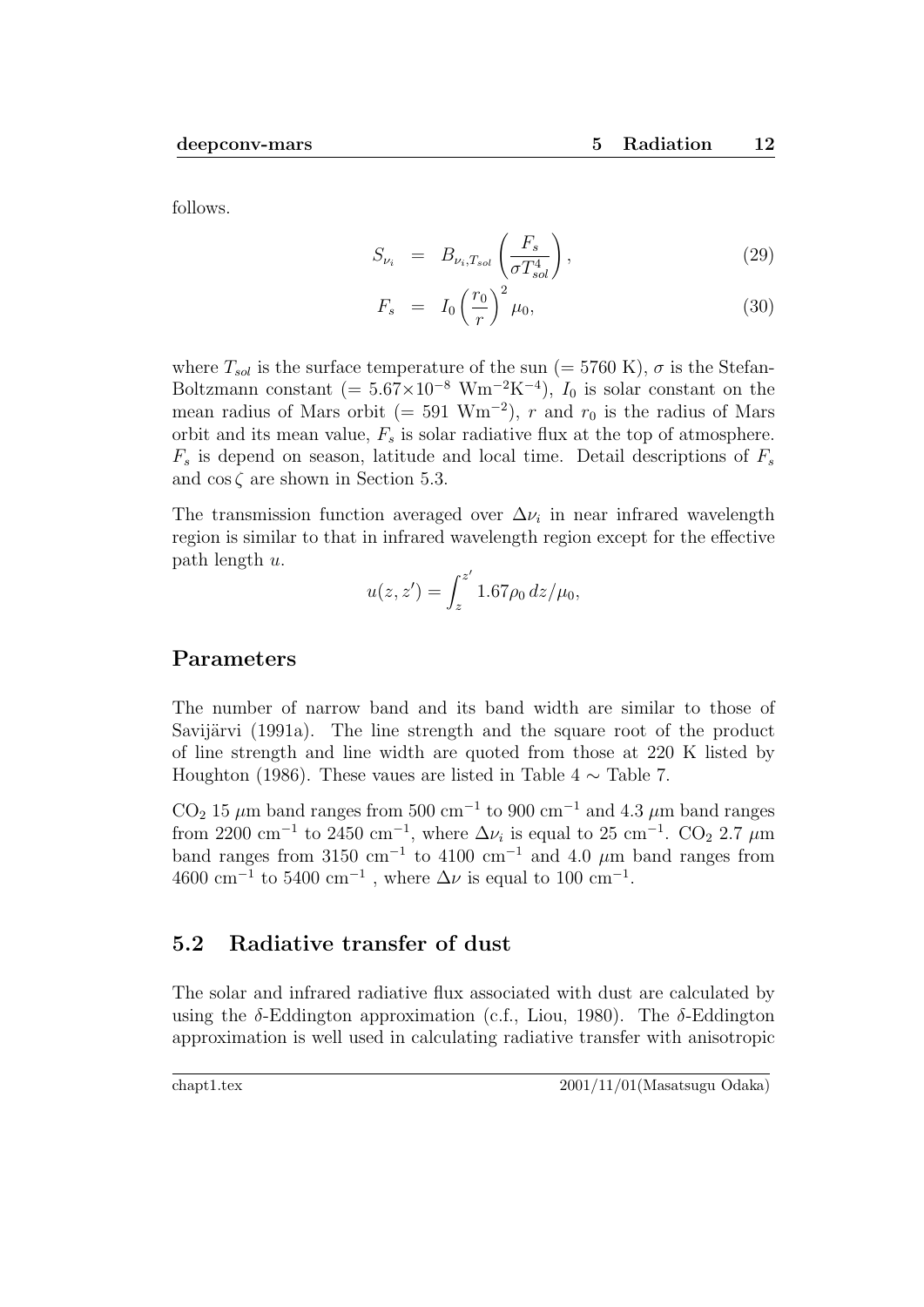| $\nu_i(\text{cm}^{-1})$ | $S_i$                  | $\alpha_i$            | $\nu_i(\text{cm}^{-1})$ | $S_i$                | $\alpha_i$             |
|-------------------------|------------------------|-----------------------|-------------------------|----------------------|------------------------|
| 512.5                   | $1.952\times10^{-2}$   | $2.870\times10^{-1}$  | 712.5                   | $1.232\times10^{3}$  | $8.387\times10^{1}$    |
| 537.5                   | $2.785 \times 10^{-1}$ | $1.215\times10^{0}$   | 737.5                   | $2.042\times10^{2}$  | $2.852\times10^{1}$    |
| 562.5                   | $5.495 \times 10^{-1}$ | $2.404 \times 10^{0}$ | 762.5                   | $7.278\times10^{0}$  | $6.239\times10^{0}$    |
| 587.5                   | $5.331\times10^{0}$    | $1.958\times10^{1}$   | 787.5                   | $1.337\times10^{0}$  | $2.765\times10^{0}$    |
| 612.5                   | $5.196\times10^{2}$    | $5.804\times10^{1}$   | 812.5                   | $3.974\times10^{-1}$ | $8.897\times10^{-1}$   |
| 637.5                   | $7.778\times10^{3}$    | $2.084\times10^{2}$   | 837.5                   | $1.280\times10^{-2}$ | $3.198 \times 10^{-1}$ |
| 662.5                   | $8.746\times10^{4}$    | $7.594\times10^{2}$   | 862.5                   | $2.501\times10^{-3}$ | $1.506\times10^{-1}$   |
| 687.5                   | $2.600\times10^{4}$    | $2.635 \times 10^{2}$ | 887.5                   | $3.937\times10^{-3}$ | $1.446\times10^{-1}$   |

Table 4: Parameters of CO<sub>2</sub> 15  $\mu \mathrm{m}$  band

Table 5: Parameters of  $CO<sub>2</sub>$  4.3  $\mu$ m band

| $\nu_i(\text{cm}^{-1})$ | $S_i$                | $\alpha_i$          | $\nu_i(\text{cm}^{-1})$ | $S_i$                | $\alpha_i$           |
|-------------------------|----------------------|---------------------|-------------------------|----------------------|----------------------|
| 2212.5                  | $9.504\times10^{-1}$ | $2.866\times10^{0}$ | 2337.5                  | $5.587\times10^{5}$  | $1.206\times10^{3}$  |
| 2237.5                  | $2.217\times10^{2}$  | $3.000\times10^{1}$ | 2362.5                  | $6.819\times10^{5}$  | $1.182\times10^{3}$  |
| 2262.5                  | $4.566\times10^{3}$  | $1.134\times10^{2}$ | 2387.5                  | $1.256\times10^{4}$  | $8.873\times10^{1}$  |
| 2287.5                  | $7.965\times10^{3}$  | $2.011\times10^{2}$ | 2412.5                  | $7.065\times10^{-1}$ | $3.404\times10^{-1}$ |
| 2312.5                  | $1.055\times10^{5}$  | $5.880\times10^{2}$ | 2437.5                  | $8.522\times10^{-2}$ | $4.236\times10^{-1}$ |

Table 6: Parameters of  $CO<sub>2</sub> 2.7 \mu m$  band

| $\nu_i(\text{cm}^{-1})$ | $S_i$                | $\alpha_i$           | $\nu_i(\text{cm}^{-1})$ | $S_i$                | $\alpha_i$             |
|-------------------------|----------------------|----------------------|-------------------------|----------------------|------------------------|
| 3150                    | $1.324\times10^{-1}$ | $9.836\times10^{-1}$ | 3650                    | $1.543\times10^{4}$  | $3.245 \times 10^{2}$  |
| 3250                    | $7.731\times10^{-2}$ | $4.900\times10^{-1}$ | 3750                    | $1.649\times10^{4}$  | $2.722\times10^{2}$    |
| 3350                    | $1.232\times10^{0}$  | $2.952\times10^{0}$  | 3850                    | $1.180\times10^{-1}$ | $9.535 \times 10^{-1}$ |
| 3450                    | $5.159\times10^{0}$  | $7.639\times10^{0}$  | 3950                    | $1.464\times10^{-2}$ | $2.601\times10^{-1}$   |
| 3550                    | $4.299\times10^{3}$  | $1.914\times10^{2}$  | 4050                    | $1.251\times10^{-2}$ | $2.021\times10^{-1}$   |

Table 7: Parameters of CO<sub>2</sub> 2.0  $\mu \mathrm{m}$  band

| $\nu_i(\text{cm}^{-1})$ | $S_i$                | $\alpha_i$          | $\nu_i(\text{cm}^{-1})$ | $S_i$                | $\alpha_i$           |
|-------------------------|----------------------|---------------------|-------------------------|----------------------|----------------------|
| 4650                    | $2.185\times10^{-1}$ | $1.916\times10^{0}$ | 5050                    | $8.778\times10^{1}$  | $2.012\times10^{1}$  |
| 4750                    | $2.040\times10^{0}$  | $6.475\times10^{0}$ | 5150                    | $8.346\times10^{1}$  | $1.804\times10^{1}$  |
| 4850                    | $1.197\times10^{2}$  | $3.112\times10^{1}$ | 5250                    | $8.518\times10^{-2}$ | $8.474\times10^{-1}$ |
| 4950                    | $4.829\times10^{2}$  | $5.759\times10^{1}$ | 5350                    | $4.951\times10^{-1}$ | $1.597\times10^{0}$  |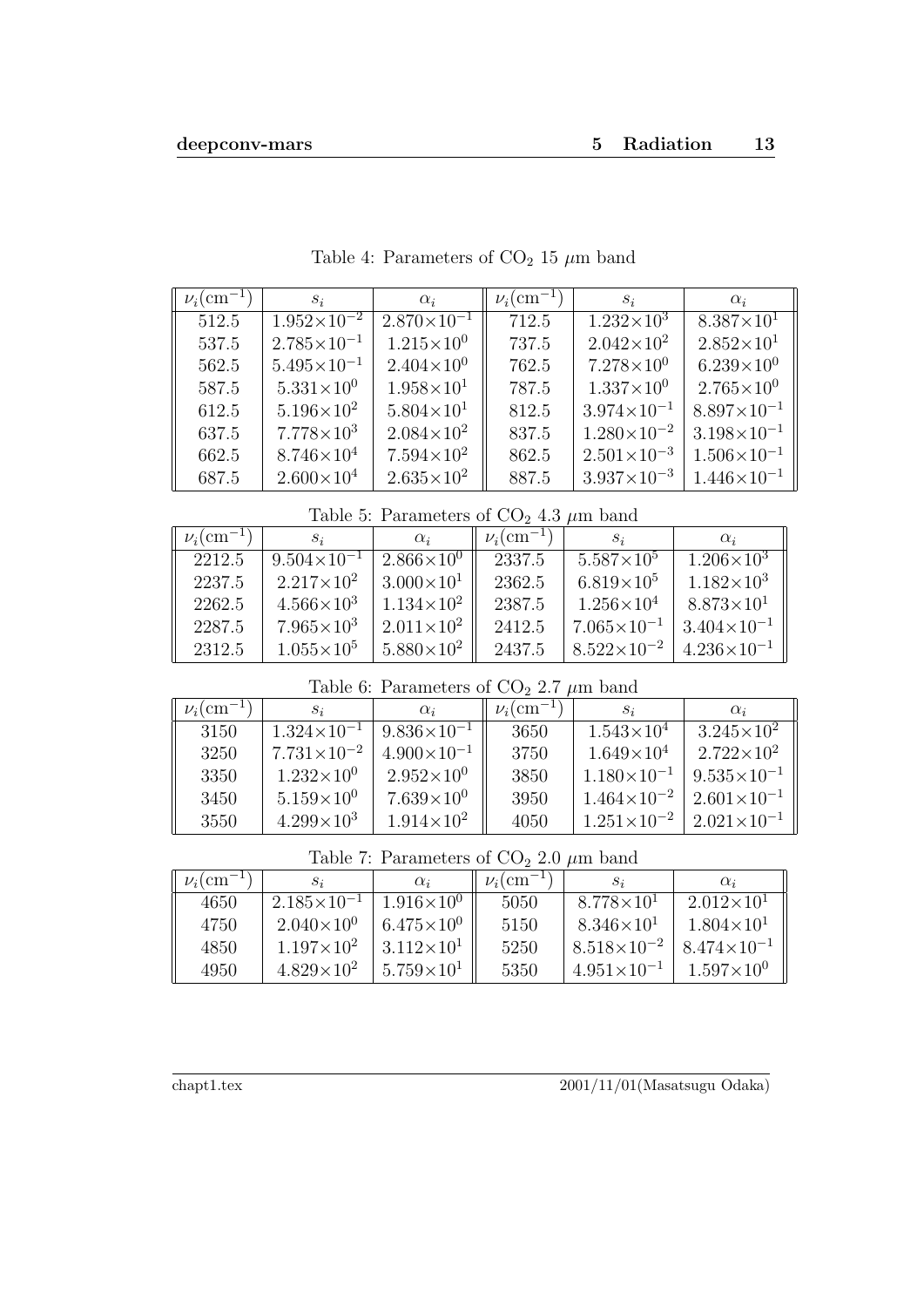scattering. The asymmetry factor of dust for solar and infrared radiation are between 0 and 1 which means forward scattering occurs.

The upward and downward diffuse solar radiative flux per unit wave length associated with dust  $F_{dif,\nu_i}^{\perp}, F_{dif,\nu_i}^{\perp}$  are obtained as solutions of following equations.

$$
\frac{dF_{dif,v_i}^{\perp}}{d\tau_{\nu_i}^*} = \gamma_{1,\nu_i} F_{dif,v_i}^{\uparrow} - \gamma_{2,\nu_i} F_{dif,v_i}^{\downarrow} - \gamma_{3,\nu_i} \tilde{\omega}_{\nu_i}^* S_{\nu_i} e^{-\tau_{\nu_i}^* / \mu_0}, \tag{31}
$$

$$
\frac{dF_{dif,v_i}^{\downarrow}}{d\tau_{\nu_i}^*} = \gamma_{2,\nu_i} F_{dif,v_i}^{\uparrow} - \gamma_{1,\nu_i} F_{dif,v_i}^{\downarrow} + (1 - \gamma_{3,\nu_i}) \tilde{\omega}_{\nu_i}^* S_{\nu_i} e^{-\tau_{\nu_i}^* / \mu_0}.
$$
 (32)

The boundary condition of (31) and (32)are that  $F_{dif,\nu_i}^{\downarrow} = 0$  at the top of atmosphere and  $F_{dif,\nu_i}^{\perp} = F_{dif,\nu}^{\perp} \times A$  at the surface, where *A* is the surface albedo.  $\gamma_{1,\nu_i}, \gamma_{2,\nu_i}, \gamma_{3,\nu_i}$  are expressed as follows.

$$
\gamma_{1,\nu_i} = \frac{1}{4} [7 - (4 + 3 g^*_{\nu_i}) \tilde{\omega}_{\nu_i}^*], \quad \gamma_{2,\nu_i} = -\frac{1}{4} [1 - (4 - 3 g^*_{\nu_i}) \tilde{\omega}_{\nu_i}^*], \quad \gamma_{3,\nu_i} = \frac{1}{4} (2 - 3 g^*_{\nu_i} \mu_0),
$$

where  $\tau_{\nu_i}^*, \tilde{\omega}_{\nu_i}^*, g_{\nu_i}^*$  are optical depth, single scattering albedo and asymmetry factor scaled by  $\delta$ -Eddington approximation, which are given as follows.

$$
\tau_{\nu_i}^* = (1 - \tilde{\omega}_{\nu_i} g_{\nu_i}^2) \tau_{\nu_i}, \quad \tilde{\omega}_{\nu_i}^* = \frac{(1 - g_{\nu_i}^2) \tilde{\omega}_{\nu_i}}{1 - \tilde{\omega}_{\nu_i} g_{\nu_i}^2}, \quad g_{\nu_i}^* = \frac{g_{\nu_i}}{1 + g_{\nu_i}},
$$

where  $\tau_{\nu_i}, \tilde{\omega}_{\nu_i}, g_{\nu_i}$  are optical depth, single scattering albedo and asymmetry factor, respectively.

The upward and downward infrared radiative flux per unit wave length associated with dust are obtained as solutions of similar equations used for calculation of diffuse solar flux  $((31), (32))$  except for the last term in right hand side of each equation.

$$
\frac{dF_{IR,\nu_i}^{\dagger}}{d\tau_{\nu_i}^*} = \gamma_{1,\nu_i} F_{IR,\nu_i}^{\dagger} - \gamma_{2,\nu_i} F_{IR,\nu_i}^{\dagger} - 2\pi (1 - \tilde{\omega}_{\nu_i}^*) B_{\nu_i,T}(\tau_{\nu_i}^*),
$$
(33)

$$
\frac{dF_{IR,\nu_i}^{\downarrow}}{d\tau_{\nu_i}^*} = \gamma_{2,\nu_i} F_{IR,\nu_i}^{\uparrow} - \gamma_{1,\nu_i} F_{IR,\nu_i}^{\downarrow} + 2\pi (1 - \tilde{\omega}_{\nu_i}^*) B_{\nu_i,T}(\tau_{\nu_i}^*). \tag{34}
$$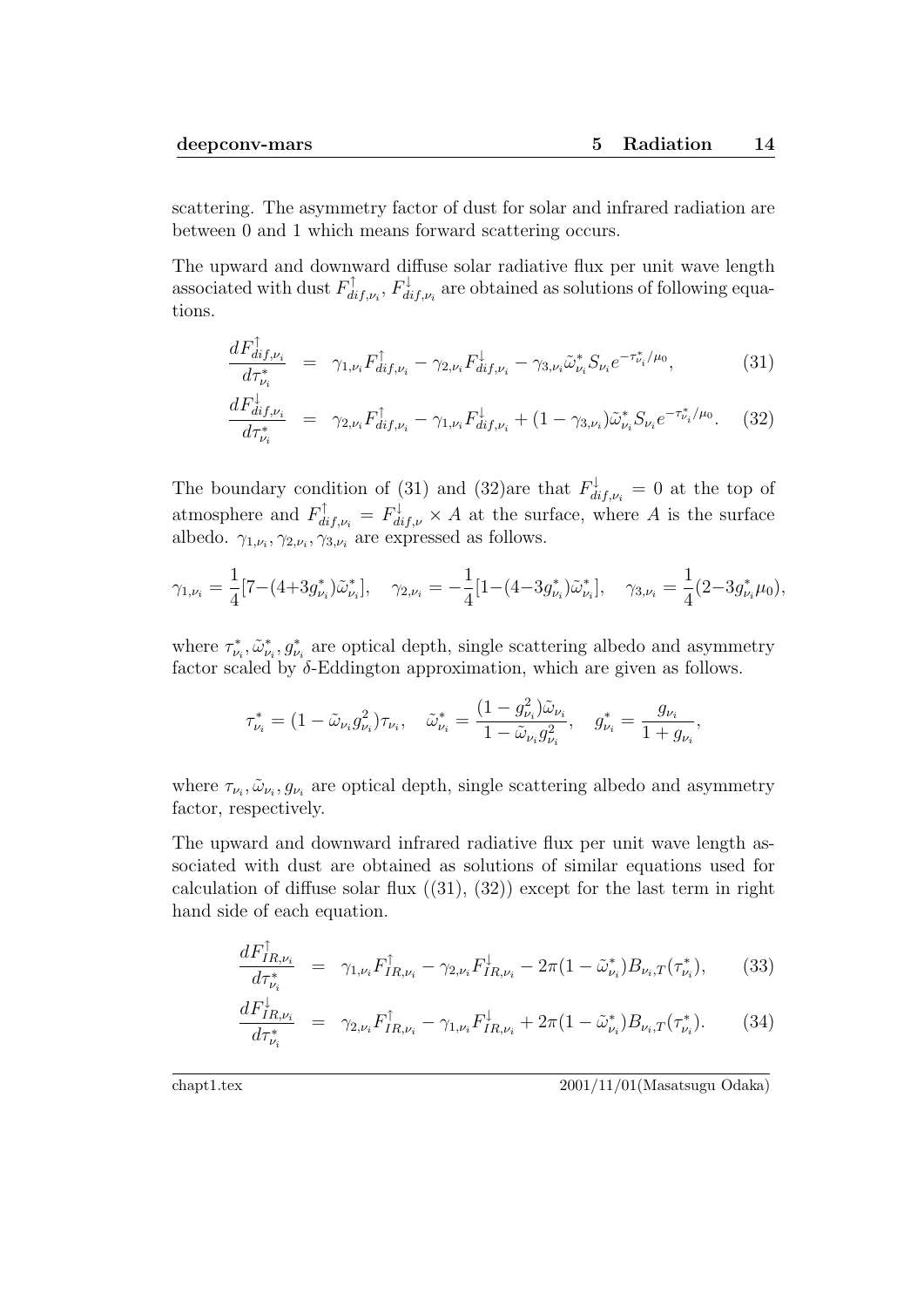The boundary condition of (33)and (34) is that  $F_{IR,\nu_i}^{\downarrow} = 0$  at the top of atmosphere and  $F_{IR,\nu_i}^{\perp}$  is equal to  $\pi B_{\nu,T_{sfc}}$  at the surface. The Plank function  $B_{\nu_i,T}$  in (33)and (34) is averaged over the band width.

$$
B_{\nu_i,T} = \frac{1}{\nu_2 - \nu_1} \int_{\nu_1}^{\nu_2} B_{\nu,T} \, d\nu.
$$

 $\nu_1, \nu_2$  are the lower and upper wave length of the band.

The radiative heating rate associated with dust is calculated as follows.

$$
Q_{rad,dust,SR} = -\frac{1}{\rho_a c_p} \frac{d}{dz} \left[ \sum_{\nu_i} \Delta \nu_i \left( F_{dif,\nu_i}^{\dagger} - F_{dif,\nu_i}^{\dagger} - F_{dir,\nu_i}^{\dagger} \right) \right], \quad (35)
$$

$$
Q_{rad,dust,IR} = -\frac{1}{\rho_a c_p} \frac{d}{dz} \left[ \sum_{\nu_i} \Delta \nu_i \left( F_{IR,\nu_i}^{\dagger} - F_{IR,\nu_i}^{\dagger} \right) \right]. \tag{36}
$$

 $F^{\downarrow}_{dir,\nu_i}$  is the direct solar radiative flux per unit wave length,

$$
F_{dir,\nu_i}^{\downarrow} = \mu_0 S_{\nu_i} e^{-\tau_{\nu_i}/\mu_0} \tag{37}
$$

The dust opacity is calculated by using the mass mixing ratio and effective radius of dust. In this model, we suppose that the size distribution of dust particle is the modified gamma distribution (Toon *et al.*, 1977).

$$
\frac{dn(r)}{dr} = n_0 r^{\alpha} \exp\left[-\left(\frac{\alpha}{\gamma}\right) \left(\frac{r}{r_m}\right)^{\gamma}\right].
$$
\n(38)

#### **Dust opacity**

The monoclomatic optical depth  $\tau_{\nu}$  is represented by using the extinction coefficient per unit volume *βe,ν* as follows.

$$
\tau_{\nu}(z) = -\int_{z_t}^{z} \beta_{e,\nu}(r) dz \tag{39}
$$

where  $z_t$  is altitude at the top of atmosphere.  $\beta_{\nu,e}$  is given as follows.

$$
\beta_{e,\nu} = \int_0^\infty \sigma_{e,\nu}(r) \frac{dn(r)}{dr} dr \tag{40}
$$

chapt1.tex 2001/11/01(Masatsugu Odaka)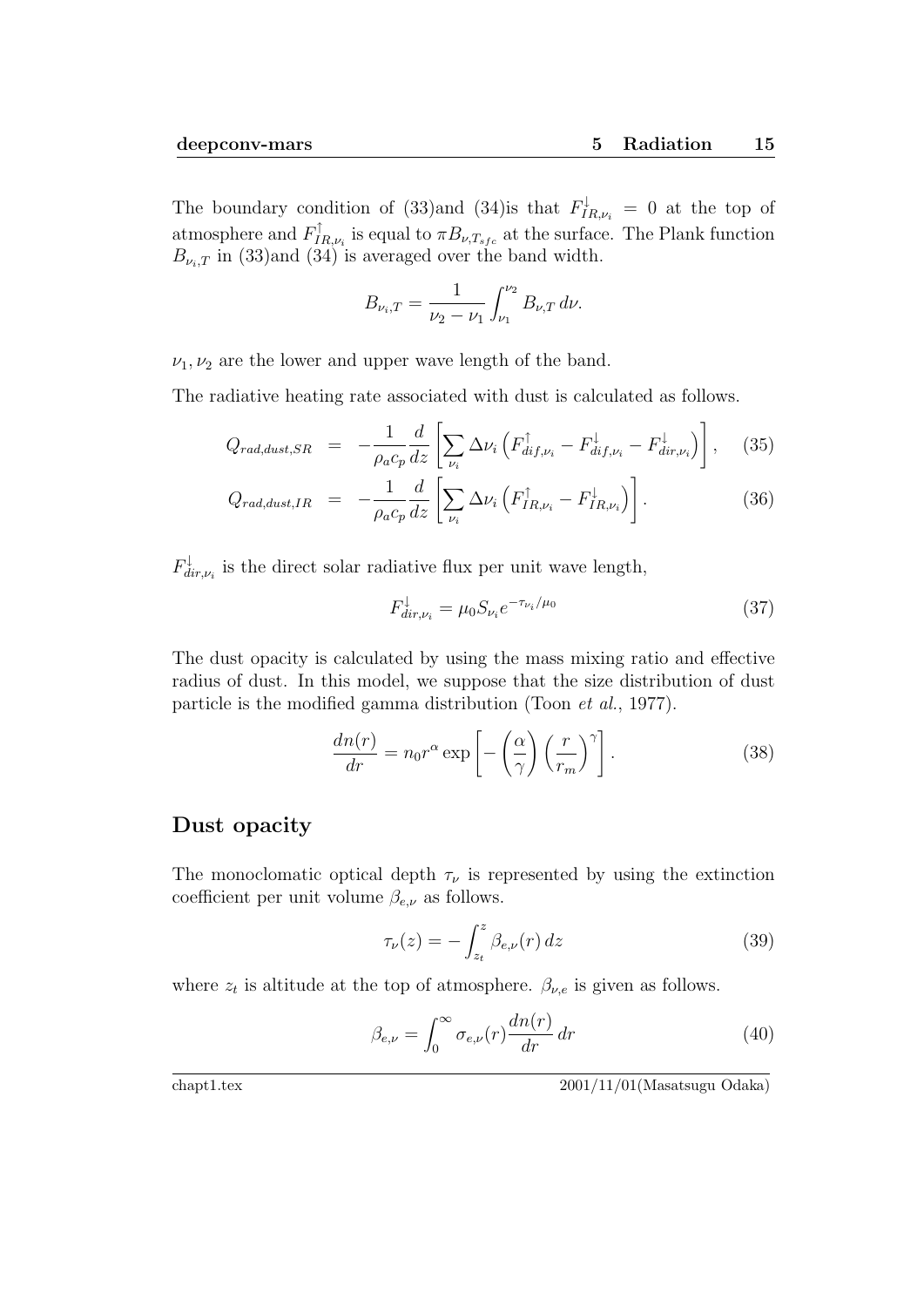where  $\sigma_{e,\nu}$  is the extinction cross section,  $dn(r)/dr$  is the size distribution of scattering particle (cf. Liou, 1980; Shibata, 1999). By using extinction coefficient per unit mass  $k_e$ ,  $(40)$  is rewritten as follows.

$$
\rho_a q_s k_{e,\nu} = \int_0^\infty \sigma_{e,\nu}(r) \frac{dn(r)}{dr} dr \tag{41}
$$

where  $\rho_a$  is atmospheric density, and  $q_s$  is mass mixing ratio of scattering particle. Similarly, the scattering and absorption coefficient per unit volume are represented by using the scattering cross section  $\sigma_{s,\nu}$  and the absorption cross section  $\sigma_{a,\nu}$  as follows.

$$
\beta_{s,\nu} = \int_0^\infty \sigma_{s,\nu}(r) \frac{dn(r)}{dr} dr, \qquad (42)
$$

$$
\beta_{a,\nu} = \int_0^\infty \sigma_{a,\nu}(r) \frac{dn(r)}{dr} dr, \tag{43}
$$

and the single scattering albedo  $\tilde{\omega}_{\nu}$  is given as follows.

$$
\tilde{\omega}_{\nu} = \frac{\beta_{s,\nu}}{\beta_{a,\nu}}\tag{44}
$$

The extinction efficiency  $Q_{e,\nu}$  is defined as the ration of extinction cross section to geometric cross section.

$$
Q_{e,\nu} = \frac{\sigma_{e,\nu}}{\pi r^2},\tag{45}
$$

Similarly, the scattering efficiency  $Q_{s,\nu}$  and absorption efficiency  $Q_{a,\nu}$  is defined as follows.

$$
Q_{s,\nu} = \frac{\sigma_{s,\nu}}{\pi r^2},\tag{46}
$$

$$
Q_{a,\nu} = \frac{\sigma_{a,\nu}}{\pi r^2}.
$$
\n(47)

In this model, the dust opacity is derived from the mass mixing ratio of atmospheric dust. Given parameters are the cross section weighted mean extinction efficiency  $Q_{e,\nu}$ , the single scattering albedo  $\tilde{\omega}_{\nu}$ , the size distribution function of dust  $dn(r)/dr$ , the mode radius  $r_m$ , the effective (or, cross section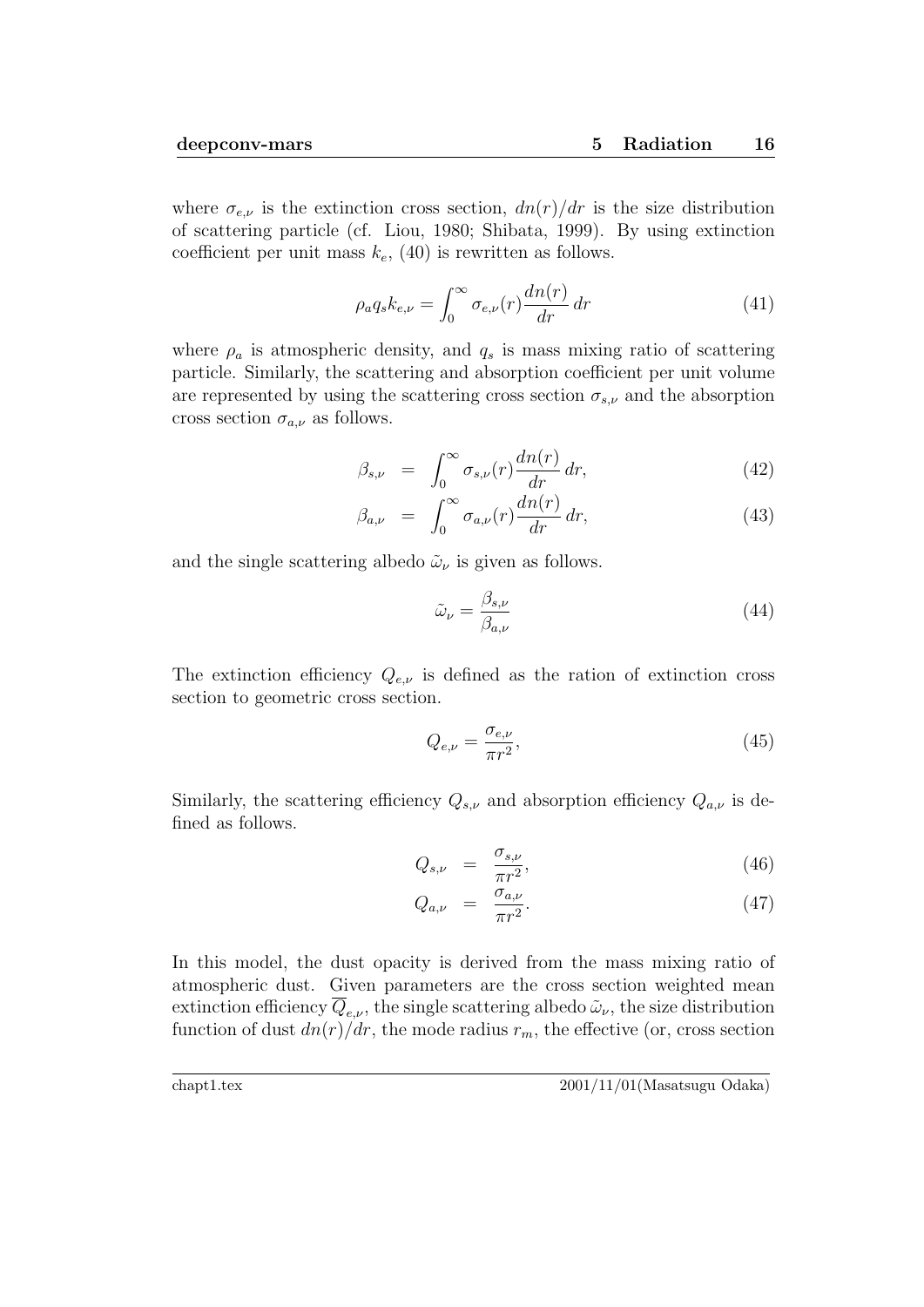weighted mean) radius  $r_{eff}$ , and the density of dust particle  $\rho_d$ .  $\overline{Q}_{e,\nu}$  and  $r_{eff}$ are defined as follows, respectively.

$$
\overline{Q}_{e,\nu} \equiv \frac{\int_0^\infty Q_{e,\nu} \pi r^2 \frac{dn(r)}{dr} dr}{\int_0^\infty \pi r^2 \frac{dn(r)}{dr} dr},\tag{48}
$$

$$
r_{eff} \equiv \frac{\int_0^\infty r^3 \frac{dn(r)}{dr} dr}{\int_0^\infty r^2 \frac{dn(r)}{dr} dr},\tag{49}
$$

Supposing that the shape of scattering particle is sphere, the extinction coefficient per unit mass is given as follows.

$$
\beta_{e,\nu} = \overline{Q}_{e,\nu} \int_0^\infty \pi r^2 \frac{dn(r)}{dr} dr,
$$
  
\n
$$
= \frac{\overline{Q}_{e,\nu}}{r_{eff}} \int_0^\infty \pi r^3 \frac{dn(r)}{dr} dr,
$$
  
\n
$$
= \frac{\overline{Q}_{e,\nu}}{r_{eff}} \frac{3\rho_a q_s}{4\pi \rho_d},
$$
\n(50)

where  $\rho_a$  is the atmospheric density. Therefore, the optical depth can be represented by using the mass mixing ratio as follows.

$$
\tau_{\nu} = -\int_{z_t}^{z} \frac{\overline{Q}_{e,\nu}}{r_{eff}} \frac{3\rho_a q_s}{4\pi \rho_s} dz,
$$
\n(51)

#### **Parameters**

The values of band width and optical parameters of dust (extinction efficiency, single scattering albedo, asymmetry factor) considered in this model are following to those of Forget *et al.* (1999) except for 11.6–20 *µ*m band of dust. The overlap between visible band of dust and  $CO<sub>2</sub>$  near infrared band is omitted.

The 5-11.6  $\mu$ m infrared dust opacity  $\tau_{5-1.6\mu m}$  is obtained by dividing the visible dust opacity by the visible to infrared opacity ratio  $\tau_{0.67\mu m}/\tau_{9\mu m}$ , which is set to be 2. (Forget, 1998). The  $20-200 \mu m$  infrared dust opacity is calculated by using  $\tau_{5-11.6\mu m}$  and the value of  $Q_{e,\nu_i}/Q_{e,0.67\mu m}$  shown in Table 8.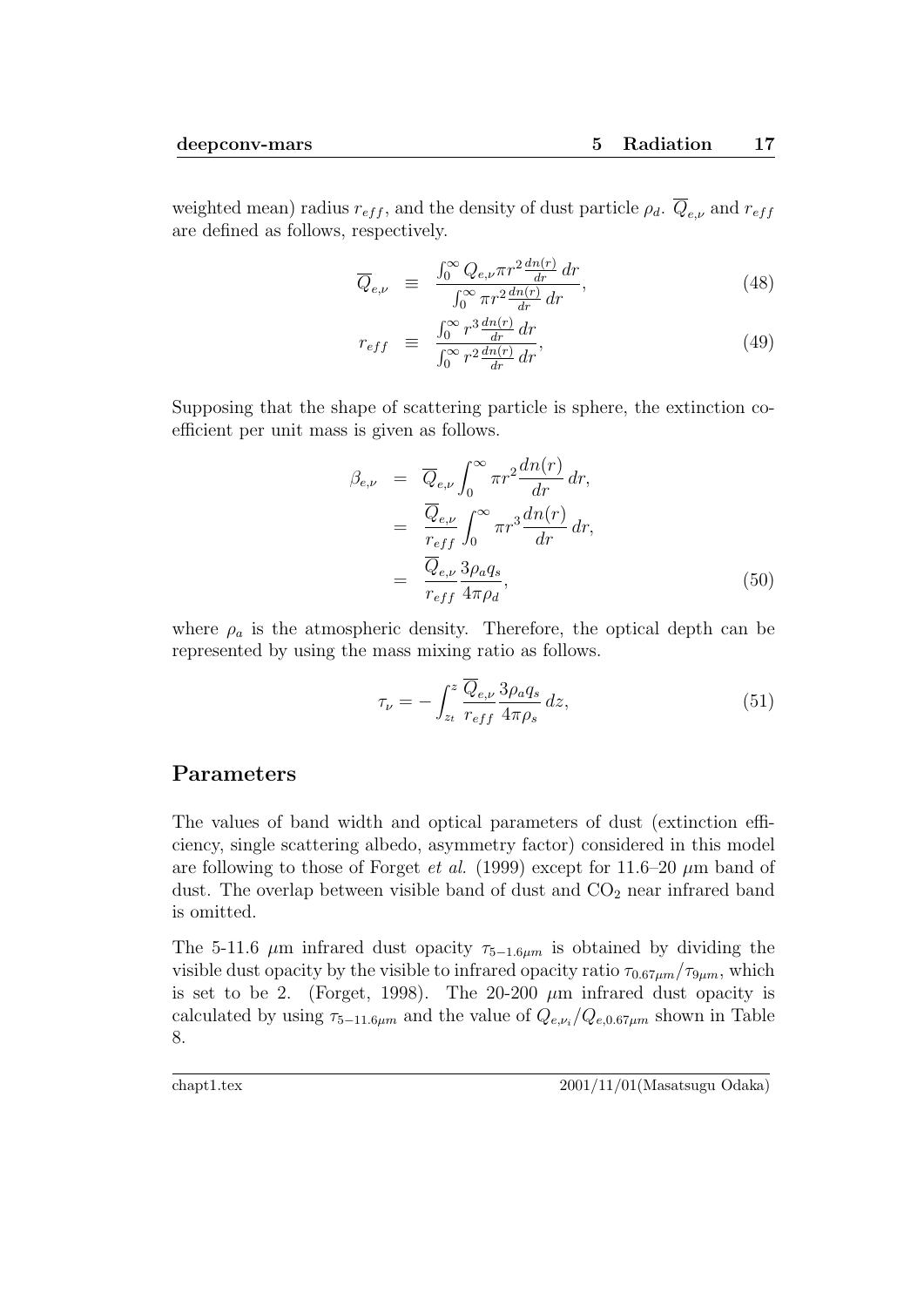|                    |                 | TWOTO OF IS WITH HIGHER WITH OR VIOUS PONTWITTO OIL OF GEORGE |                          |             |
|--------------------|-----------------|---------------------------------------------------------------|--------------------------|-------------|
| $Band(\mu m)$      | $Band(cm^{-2})$ | $Q_{e,\nu_i}/Q_{e,0.67 \mu m}$                                | $\tilde{\omega}_{\nu_i}$ | $g_{\nu_i}$ |
| $0.1 - 5 \mu m$    | $2000 - 10^5$   |                                                               | 0.920                    | 0.55        |
| $5 - 11.6 \ \mu m$ | 870-2000        | 0.253                                                         | 0.470                    | 0.528       |
| 20–200 $\mu$ m     | $50 - 500$      | 0.166                                                         | 0.370                    | 0.362       |

Table 8: Band width and optical parameters of dust

Table 9: Other parameters

| Parameters                       | Standard values | Note                              |
|----------------------------------|-----------------|-----------------------------------|
| $Q_{e,0.67\mu m}$                | 3.04            | Ockert-Bell, <i>et al.</i> (1997) |
| $\tau_{0.67\mu m}/\tau_{9\mu m}$ |                 | Forget (1998)                     |
| $r_{eff}$                        | $2.5 \ \mu m$   | Pollack <i>et al.</i> $(1979)$    |
| $r_m$                            | $0.4 \mu m$     | Pollack <i>et al.</i> $(1979)$    |

#### **5.3 Solar flux and zenith angle**

The solar flux at the top of atmosphere  $F_s$  is depend on season, latitude and local time. In this section, we show  $F_s$  as a function of local time at a specified season and latitude.

Suppose that  $I_0$  (Wm<sup>-2</sup>) is solar constant on the mean orbital radius of Planet, *r* and  $r_0$  is the radius of orbit and its mean value,  $\zeta$  is solar zenith angle,  $\phi$  is latitude,  $\delta$  is the solar inclination, h is the hour angle (=  $2\pi t/T - \pi$ , *T* is length of day ). *F<sup>s</sup>* is represented by using these variables as follows.

$$
F_s = I_0 \left(\frac{r_0}{r}\right)^2 \cos \zeta, \tag{52}
$$

$$
\cos \zeta = \sin \phi \sin \delta + \cos \phi \cos \delta \cos h, \tag{53}
$$

(c.f., Ogura, 1999).  $r$  and  $\delta$  are given as follows.

$$
r = \frac{a(1 - e^2)}{1 + e \cos \omega},
$$
  
\n
$$
\sin \delta = \sin \alpha \sin(\omega - \omega_0)
$$

where  $\theta$  is the longitude relative to the perihelion,  $\alpha$  is the semimajor axis of orbit, *e* is the eccentricity,  $\alpha$  is the declination,  $\omega$ ; is the true anomaly, and  $\omega_0$ is the longitude of vernal equinox relative to the perihelion. By introducing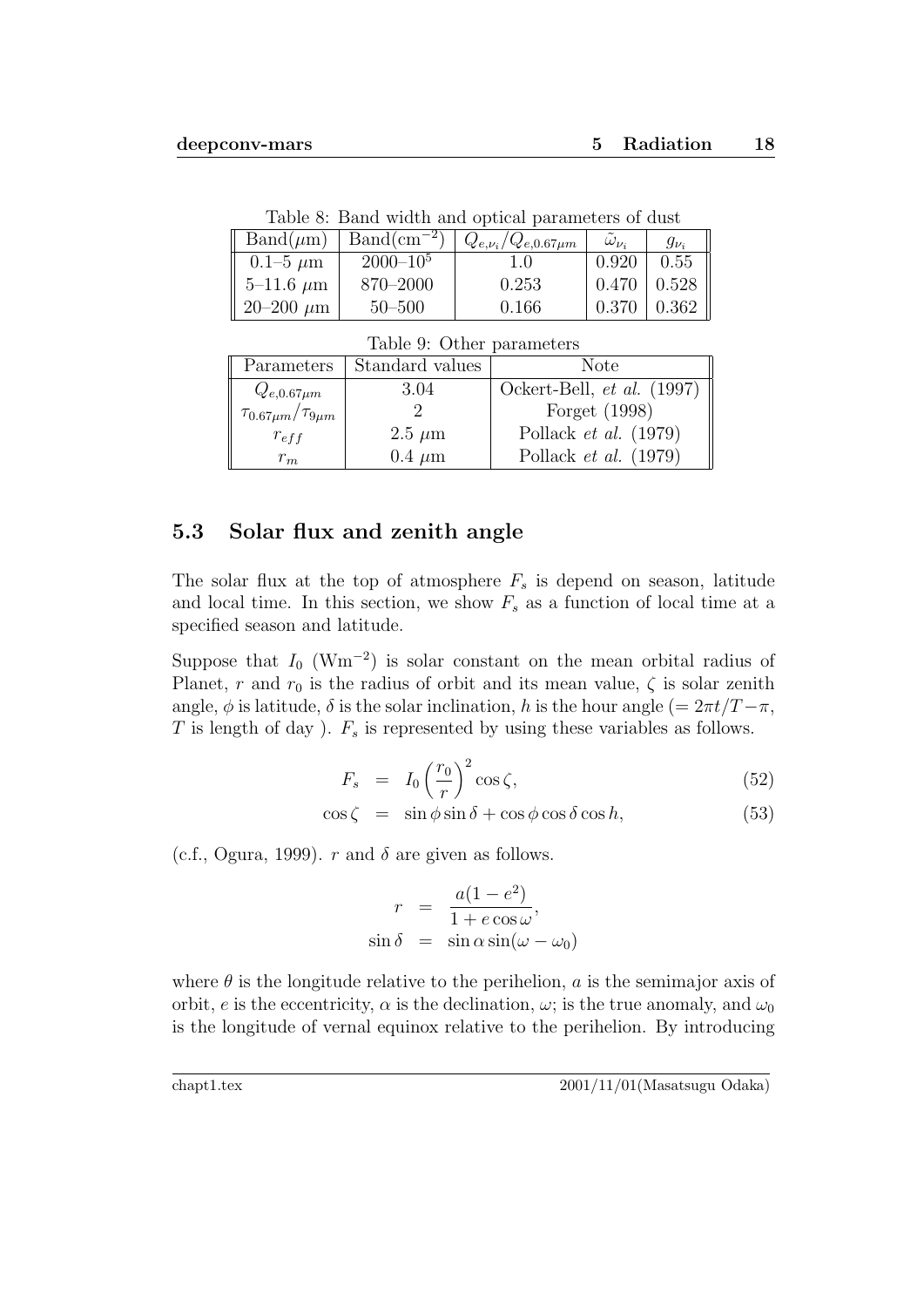the areocentric longitude of the sun  $L_s \equiv \omega - \omega_0$ ,  $F_s$  is rewritten as follows.

$$
F_s = I_0 \left( \frac{1 + e \cos(L_s + \omega_0)}{1 + e^2} \right)^2 \left[ \sin \phi \sin \alpha \sin L_s + \cos h \cos \phi \sqrt{1 - \sin^2 \alpha \sin^2 L_s} \right]
$$
(54)

## **Parameters**

Table 10: Parameters for solar flux and zenith angle

| Parameters | Standard values       | <b>Note</b>                    |
|------------|-----------------------|--------------------------------|
|            | $20^{\circ}$ N        | Pollack <i>et al.</i> $(1979)$ |
| $L_s$      | $100^{\circ}$         |                                |
| $\epsilon$ | 0.093                 |                                |
| $\alpha$   | $25.2^\circ$          |                                |
| $\omega_0$ | $110^{\circ}$         | Carr (1996), Fig. 1            |
|            | $591 \text{ Wm}^{-2}$ |                                |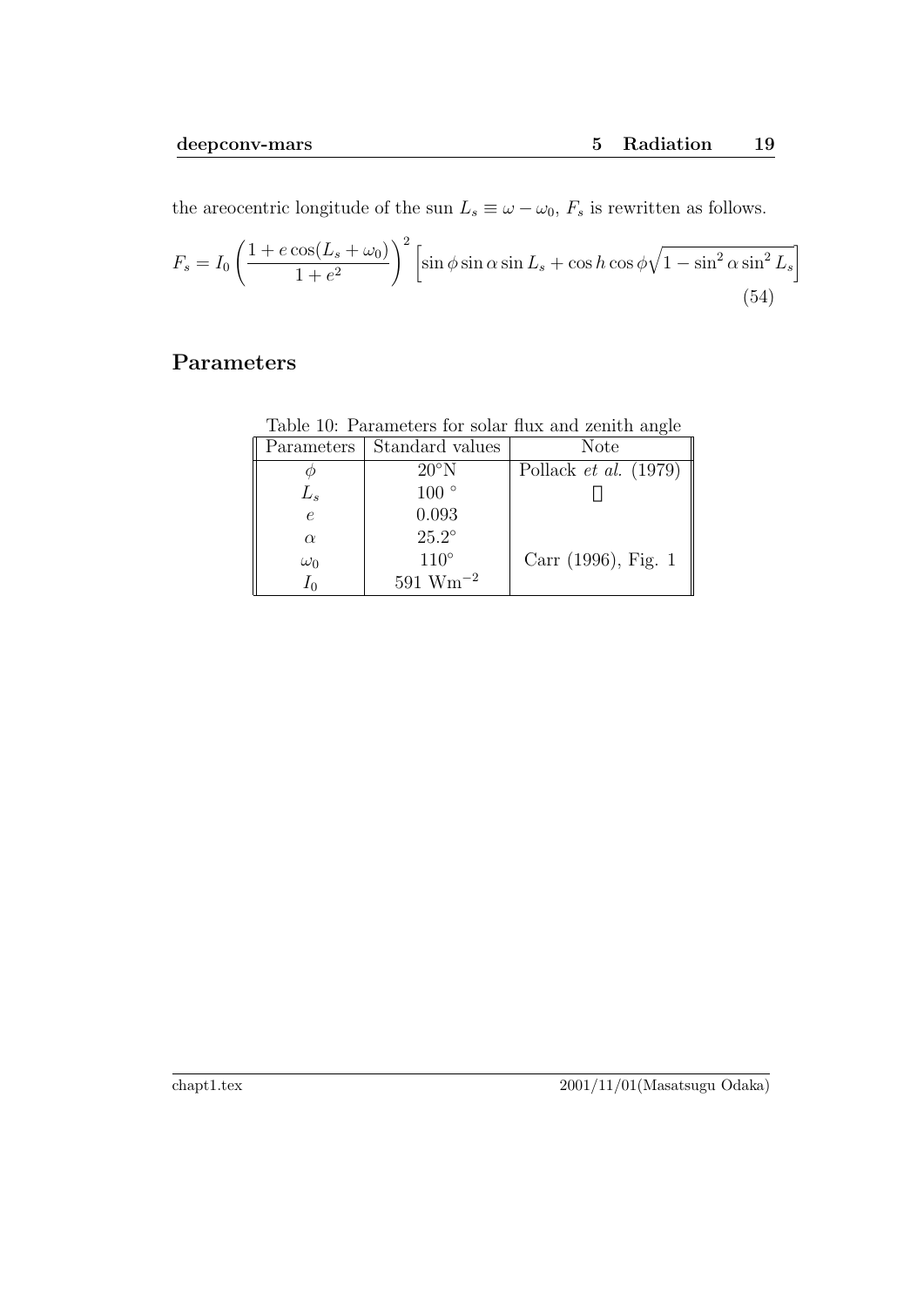## **6 Ground surface**

The grand temperature is calculated by the 1D thermal conduction equation.

$$
\rho_g c_{p,g} \frac{\partial T_g}{\partial t} = k_g \frac{\partial^2 T_g}{\partial z^2}.
$$
\n(55)

where  $T_g$  is the grand temperature (K),  $\rho_g$  is the soil density (kgm<sup>-3</sup>),  $c_{p,g}$ is the specific heat of soil  $(\text{Jkg}^{-1}\text{K}^{-1})$ , and  $k_g$  is the thermal conductivity (Wm<sup>−1</sup>K<sup>−1</sup>). The surface temperature  $T_{sfc}$  is given by  $T_{sfc} = T_g|_{z=0}$ .

The boundary condition at the surface is given as follows.

$$
-k\left.\frac{\partial T}{\partial z}\right|_{z=0} = -F_{SR}(1-A) + F_{IR,net} + H,\tag{56}
$$

where  $F_{SR}$  is the solar radiative flux at the surface (the sign of downward flux is positive), *A* is the surface albedo, *FIR,net* is the net infrared radiative flux emitted from the surface and *H* is the sensible heat flux (the sign of upward flux is positive). The lower boundary of the grand surface is given as a insulation boundary.

#### **Parameters**

The values of soil density, thermal conductivity and specific heat are same as those of standard model of Kieffer *et al.* (1977).

| Parameters | Standard values                                                        | <b>Note</b>                    |
|------------|------------------------------------------------------------------------|--------------------------------|
|            | 0.25                                                                   | Kieffer <i>et al.</i> $(1977)$ |
| $\rho_q$   | $1650 \text{ kgm}^{-3}$                                                |                                |
| $c_{p,g}$  | 588 JK <sup><math>-1</math></sup> kg <sup><math>-1</math></sup>        |                                |
| $k_a$      | $7.63\times10^{-2}$ JK <sup>-1</sup> m <sup>-1</sup> sec <sup>-1</sup> |                                |

Table 11: Parameters of ground surface model

By using these values, the thermal inertia  $I \equiv \sqrt{\rho_g c_{p,g} k_g}$  is 272 Wm<sup>-2</sup>sec<sup>1/2</sup>K<sup>-1</sup> and the diurnal skin depth of  $\delta_d \equiv \sqrt{k_g t_d/(\rho_g c_{p,g})}$  is about 8.2 cm.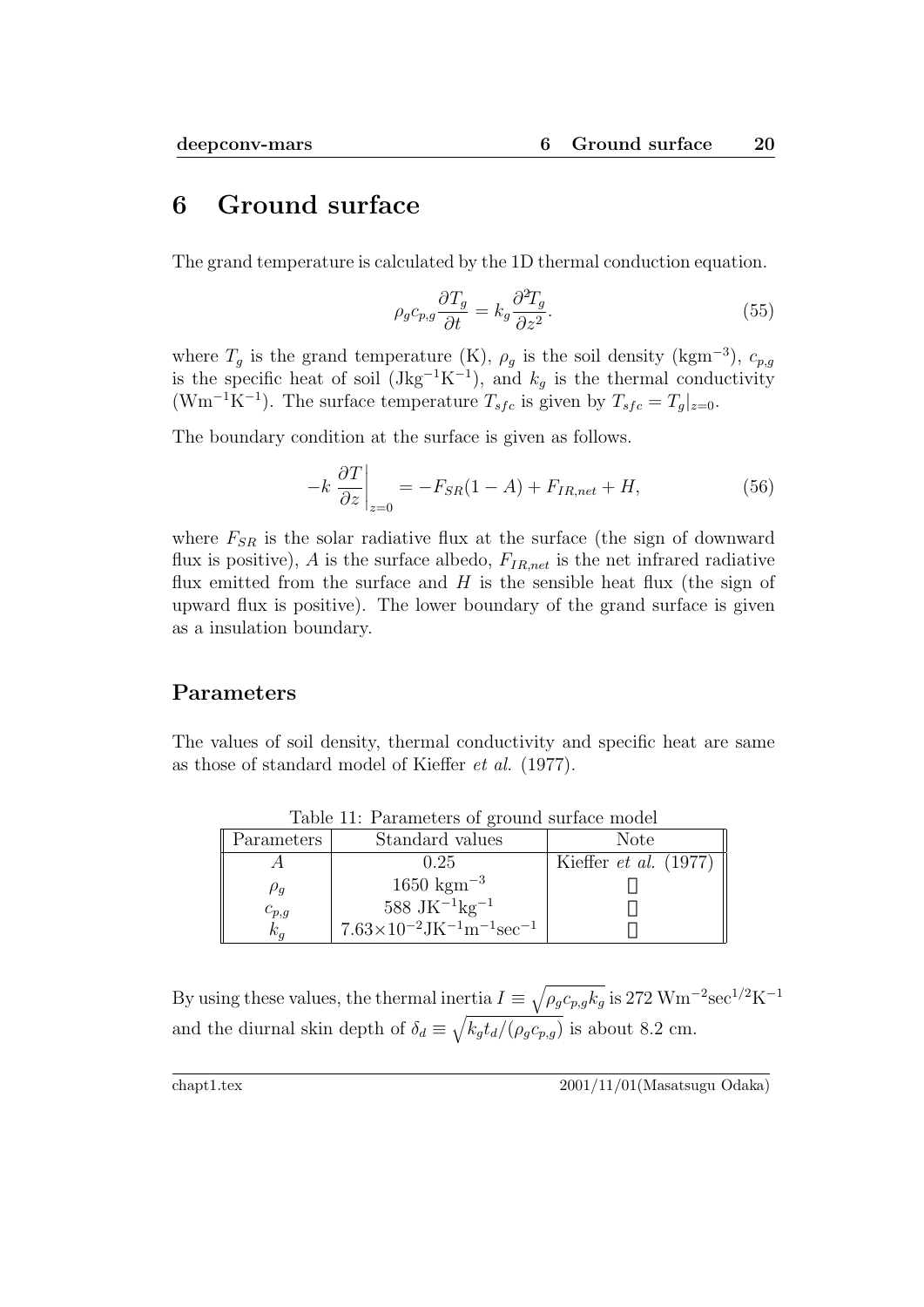## **References**

Carr, M. H. 1996: *Water on Mars*, Oxfird Univ. Press, 229pp.

- Conrath, B. J., 1975: Thermal structure of the Martian atmosphere during the dissipation of the dust storm of 1971, *Icarus*, **24**, 36–46.
- Forget, F., 1998: Improved optical properties of the Martian atmospheric dust for radiative transfer calculations in the infrared, *Geopys. Res. Lett.*, **25**, 1105–1108.
- Forget, F., F. Hourdin, R. Fournier, C. Hourdin, O. Talagrand, M. Collins, S. R. Lewis, P. L. Read, and J. P. Huot, 1999: Improved general circulation models of the Martian atmosphere from the surface to above 80 km, *J. Geophys. Res.*, **104**, 24155–24175.
- Goody, R. M., and Y. L. Yung, 1989: *Atmospheric Radiation (Theoritcal basis)*, 2'nd ed., Oxford Univ. Press, 519pp.
- Houghton, J. T., 1986: *The Physiscs of Atmospheres*, 2'nd ed., Cambridge Univ. Press, 271pp.
- Kieffer, H. H., T. Z. Martin, A. R. Peterfreund, B. M. Jakosky, E. D. Miner, and F. D. Palluconi, 1977: Thermal and albedo mapping of Mars during the Viking primary mission, *J. Geophys. Res.*, **82**, 4249–4291.
- Klemp, J. B., and R. B. Wilhelmson, 1978: The simulation of three-dimensional convective storm dynamics. *J. Atmos. Sci.*, **35**, 1070–1096.
- Liou, K-N. 1980: *An Introduction to Atmosphric Radiation*, Academic Press, 392pp.
- Louis, J. 1979: A parametric model of vertical eddy fluxes in the atmosphere. *Bound.-Layer Meteor.*, **17**, 187–202.
- Nakajima, K. 1994: Direct numerical experiments on the large-scale organizations of cumulus convection, Ph.D thesis, Department of Earth and Planetary Science, Graduate School of Science, University of Tokyo, Tokyo, Japan(in Japanese).